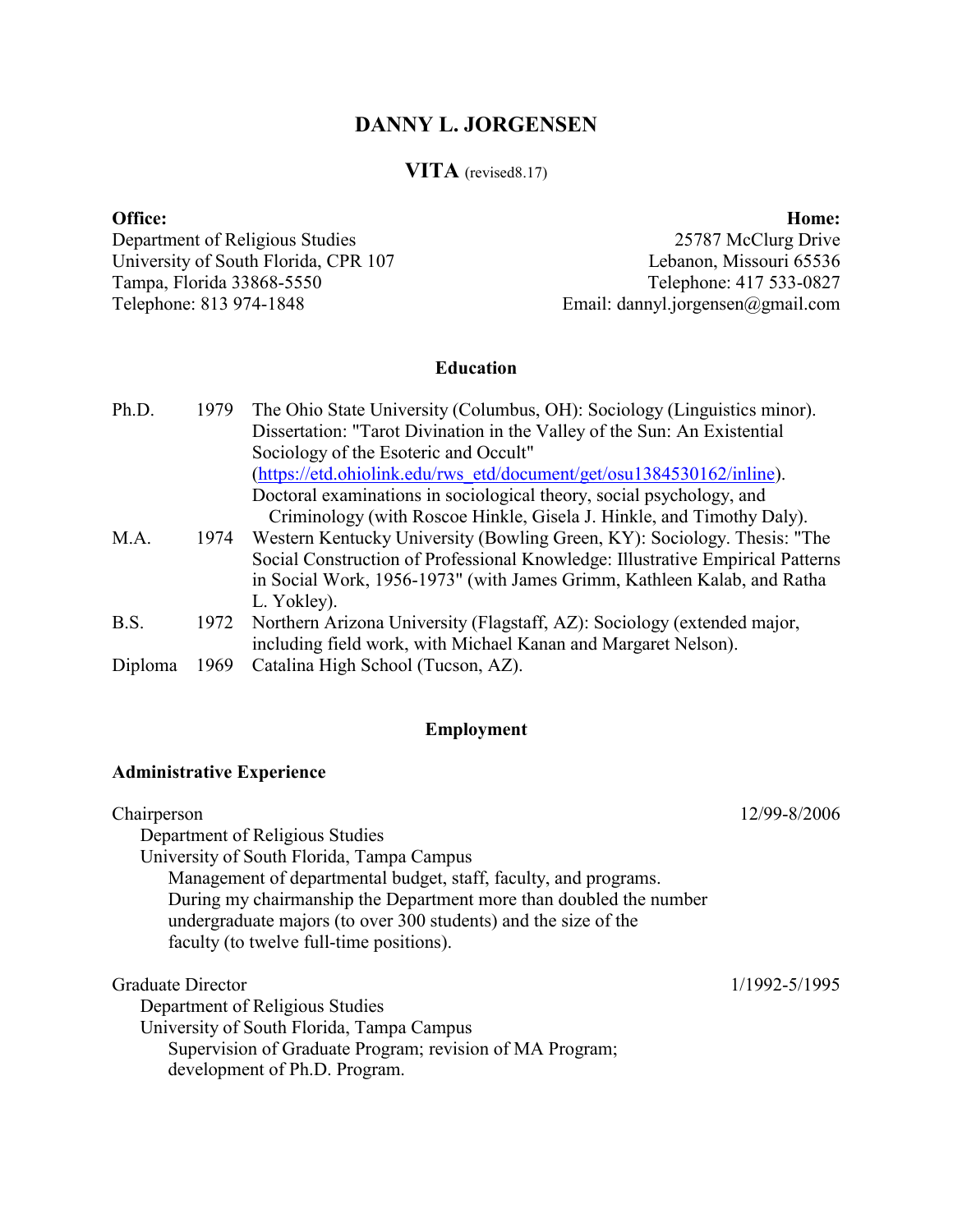| Academic Program Coordinator<br>College of Social and Behavior Sciences<br>University of South Florida, St. Petersburg Campus<br>Academic programming, coordination, course scheduling; student<br>orientation, advising services; budget and personnel--assignments,<br>merit, tenure, promotion; and supervision of administrative staff.                                                                                                                                                                                                          | 6/1985-8/1988                          |
|------------------------------------------------------------------------------------------------------------------------------------------------------------------------------------------------------------------------------------------------------------------------------------------------------------------------------------------------------------------------------------------------------------------------------------------------------------------------------------------------------------------------------------------------------|----------------------------------------|
| <b>Acting Director</b><br>Center for Interdisciplinary Studies in<br>Culture and Society, University of South Florida<br>Executive authority for all Center Activities; coordination of<br>Masters of Liberal Arts degree program, St. Petersburg Campus.                                                                                                                                                                                                                                                                                            | 8/1985-6/1986                          |
| <b>Professional Experience</b>                                                                                                                                                                                                                                                                                                                                                                                                                                                                                                                       |                                        |
| Professor<br>Department of Religious Studies, University of South Florida:<br>Religion, Culture, and Society; Religion in America;<br>Development of Religious Studies.<br><b>Courtesy Professor</b>                                                                                                                                                                                                                                                                                                                                                 | $8/1992$ -present                      |
| Department of Women's Studies, University of South Florida<br>Women in New Religions<br><b>Courtesy Professor</b>                                                                                                                                                                                                                                                                                                                                                                                                                                    | $12/2004$ -present                     |
| Department of Sociology, University of South Florida:<br>Sociology of Religion; Qualitative Methodology<br>Undergraduate Honors Program Faculty, University of South Florida.<br>Honors Projects; Acquisition of Knowledge.                                                                                                                                                                                                                                                                                                                          | $8/1997$ -present<br>$1/1996$ -present |
| Founding member<br>Center for Interdisciplinary Studies in                                                                                                                                                                                                                                                                                                                                                                                                                                                                                           | 8/1983-2003                            |
| Culture and Society, University of South Florida<br><b>Associate Professor</b><br>Department of Religious Studies, University of South Florida:<br>New Religions in America; Witchcraft in America;<br>Mormonism in America.                                                                                                                                                                                                                                                                                                                         | 8/1991-8/1992                          |
| Fully credentialed                                                                                                                                                                                                                                                                                                                                                                                                                                                                                                                                   | $8/1987$ -present                      |
| Graduate Faculty, University of South Florida<br>Associate Professor (tenured)                                                                                                                                                                                                                                                                                                                                                                                                                                                                       | 8/1983-8/1991                          |
| Department of Sociology, University of South Florida:<br>Social Psychology; Research Methodology (sociology and criminal<br>justice); Internship; Sociology of Religion; Structures<br>- of<br>Knowledge and Knowing (Liberal Studies); New Religions in<br>America; Qualitative Sociology.<br><b>Assistant Professor</b><br>Department of Sociology, University of South Florida:<br>Social Psychology; Research Methodology; Sociology of Religion;<br>Collective Behavior; Social Organization; Criminology; Sociology<br>of Mass Communications. | 8/1978-8/1983                          |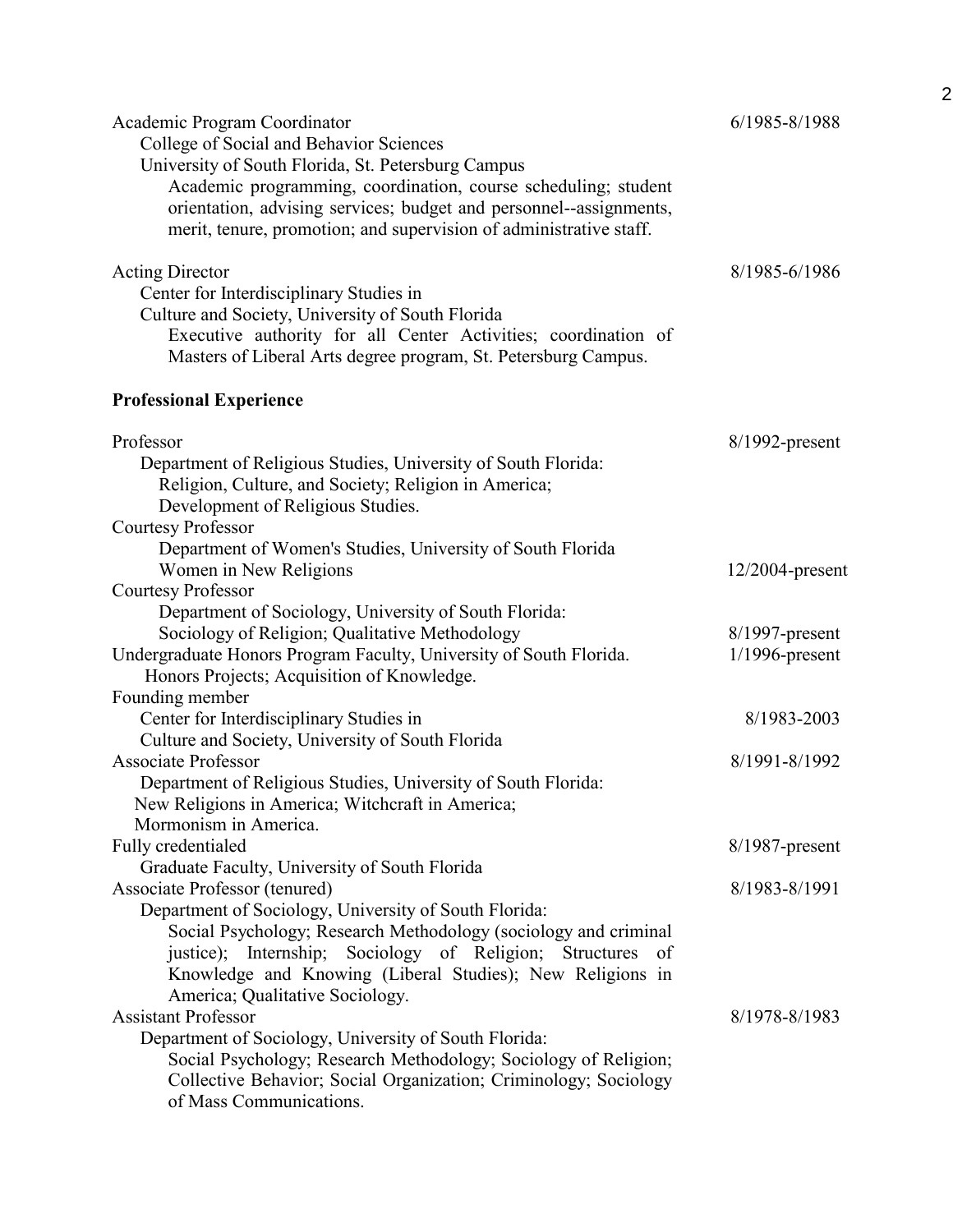| Lecturer<br>Department of Sociology, Arizona State University (Tempe, AZ):<br>Principles of Sociology; Sociology of Religion; Sociology of<br>Deviant Behavior.                                                                                                                                                                                                           | 1976-1978                |
|---------------------------------------------------------------------------------------------------------------------------------------------------------------------------------------------------------------------------------------------------------------------------------------------------------------------------------------------------------------------------|--------------------------|
| <b>Teaching Associate</b><br>Department of Sociology, The Ohio State University (Columbus, OH):<br>Criminology (with Dr. Timothy B. Dailey); Introductory Sociology<br>(with Dr. J. W. Vander Zanden); Criminology (with Dr. Richard<br>Lundman); Social Problems (unassisted); Introductory Sociology<br>(with Dr. Elaine Kerr); Criminology (with Dr. Joseph E. Scott). | 1974-1976                |
| Instructor and<br><b>Teaching Assistant</b><br>Department of Sociology and Anthropology,<br>Western Kentucky University (Bowling Green, KY):<br>Introductory Sociology (taught at the Kentucky State Penitentiary);<br>Introductory Sociology; Juvenile Delinquency; Criminology;<br>Sociological Theory (all with Dr. Louis M. Beck).                                    | Spring 1974<br>1972-1973 |
| <b>Other Relevant Experience</b>                                                                                                                                                                                                                                                                                                                                          |                          |
| Field Work                                                                                                                                                                                                                                                                                                                                                                | Spring 1972              |
| Department of Sociology, Northern Arizona University (Flagstaff, AZ)<br>Internship<br>Northern Arizona Comprehensive Mental Health Guidance Centers,<br>Inc. (Flagstaff, AZ); Mr. M. Miller, Supervisor.                                                                                                                                                                  | Spring 1972              |
| Undergraduate Teaching Assistant and Scholarship<br>Department of Sociology, Northern Arizona University (Flagstaff, AZ):<br>Introductory Sociology (with Dr. Michael Kanan)                                                                                                                                                                                              | 1971-72                  |
| <b>House Parent</b>                                                                                                                                                                                                                                                                                                                                                       | 1971-72                  |
| Hozhoni Foundation for Mentally Handicapped Children (Flagstaff, AZ).<br><b>Field Research</b><br>Head Start Project (Flagstaff, AZ): A Study of Ethnic Identification and<br>Early Childhood Development (Directed by Dr. M. L. Nelson, Sociology,                                                                                                                       | Fall 1971                |

Northern Arizona University).

# **Publications, Research, and Related Activities**

# **Books**

*The Cutlerites: Origins of a Latter Day Saint Schism* (in preparation). *The Cutlerite Story: A Latter Day Saint Schism, 1853-1953* (in preparation). *Waiting for the Moses Man: An Historical Ethnography of a Latter Day Saint Schism* (in preparation). *Participant Observation: Principles, Approaches, and Issues* (in preparation/under review). *Participant Observation: A Methodology for Human Studies*. Taiwan, Republic of China: Hurng-Chih Book Company, Limited, 1999 (Chinese translation and edition).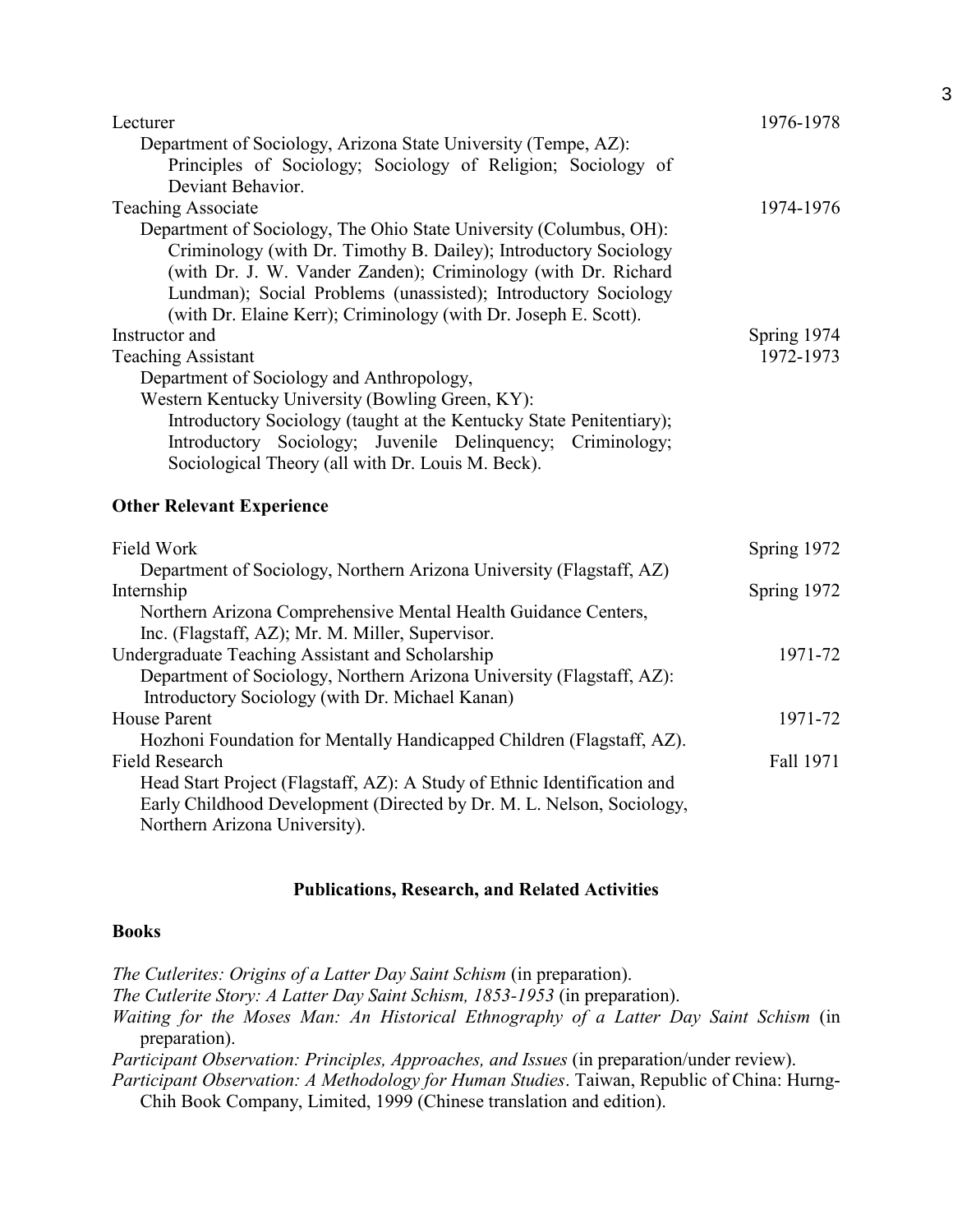*The Esoteric Scene, Cultic Milieu, and Occult Tarot*. New York: Garland Publishing (1992).

*Participant Observation: A Methodology for Human Studies*. Newbury Park, California: Sage Publications (first edition, 1989).

# **Edited Books**

- *Herstories: Ten Autobiographical Narratives of RLDS Women,* with Joni Wilson (Independence, Missouri: John Whitmer Books, 2013). "Best Book" (anthology) award John Whitmer Historical Association, 2014.
- *Religion and the Challenge of Modernity: The Reorganized Church of Jesus Christ of Latter Day Saints in the United States Today*, with Joni Wilson (Binghamton, New York: Global Publications, 2001).

*America's New Religions: An Introduction* (with Dell DeChant, in preparation).

# **Chapters in Books**

- "Participant Observation," in Robert A. Scott and Stephen M. Kosslyn, eds., *Emerging Trends in the Social and Behavioral Sciences* (Hoboken, NY: John Wiley and Sons, 2015). See at [http://onlinelibrary.wiley.com/book/10.1002/9781118900772?campaign=rdtwol-](http://onlinelibrary.wiley.com/book/10.1002/9781118900772?campaign=rdtwol-42073.671909722&elq_mid=3751&elq_cid=1424848)[42073.671909722&elq\\_mid=3751&elq\\_cid=1424848](http://onlinelibrary.wiley.com/book/10.1002/9781118900772?campaign=rdtwol-42073.671909722&elq_mid=3751&elq_cid=1424848)
- "The Challenge of RLDS Herstories: An Introduction," in Danny L. Jorgensen and Joni Wilson, eds., *Herstories: Ten Autobiographical Narratives of RLDS Women* (Independence, Missouri: John Whitmer Books, 2013).
- "The Esoteric Scene, Cultic Milieu, and Occult Tarot," (excerpted from Jorgensen, *The Esoteric Scene, Cultic Milieu, and Occult Tarot*, Garland, 1992, with the addition of new material), chapter 25 in Emily Auger (ed.), *Tarot in Culture* (Victoria, Australia: The Association for Tarot Studies, 2011-see at [http://association.tarotstudies.org/tarotinculture.html\)](http://association.tarotstudies.org/tarotinculture.html).
- "New Nineteenth Century American Religions," pp. 309-326 in Jacob Neusner (ed), *Introduction to World Religions: Communities and Cultures* (Nashville, TN: Abingdon Press, 2010).
- "The Latter-day Saint Doctrine of Salvation: Religious Exclusivity, Tolerance, and Accommodation," pp. 174-190 in Jacob Neusner and Bruce Chilton (eds.), *Religious Resources of Toleration in World Religions* (West Conshohocken, PA: Templeton Foundation Press, 2008).
- "Back to Zion: The Emergence of the Church of Jesus Christ (Cutlerite) and Its Return to Independence, Missouri," pp. 161-176 in Newell G. Bringhurst and John C. Hamer, eds., *Scattering of the Saints: Schism within Mormonism* (Independence, Missouri: John Whitmer Books, 2007).
- "Studies of Mormon Fissiparousness: Conflict, Dissent, and Schism in the Early Church," pp. 229-252 (Chapter Ten) in Lavina Fielding Anderson and Newell G. Bringhurst (eds.), *Excavating Mormon Pasts: The New Historiography of the Last Half Century* (Draper, UT: Greg Kofford Books, 2004).
- "The Methodology of Participant Observation," pp. 17-26 in Mark R. Pogrebin (ed.), *Qualitative Approaches to Criminal Justice: Perspectives from the Field* (Thousand Oaks, CA: Sage Publications, 2003. Reprinted from *Participant Observation*).
- "Nature Religions: American Neopaganism and Witchcraft," pp. 238-255 (Chapter 15) in Jacob Neusner (ed.), *World Religions in America: An Introduction* (Louisville, KY: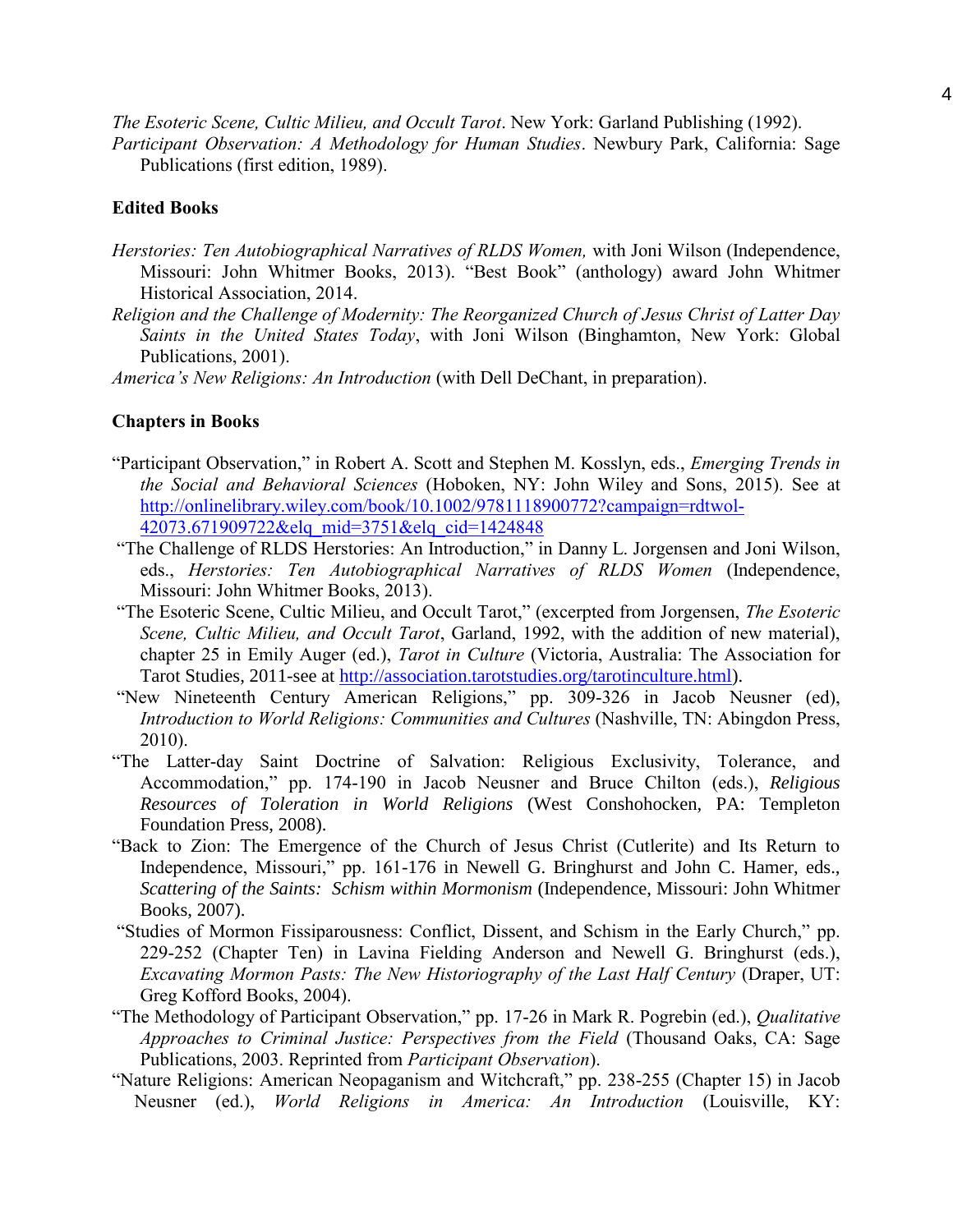Westminster/John Knox Press, Third Edition, 2003, Fourth Edition, 2009).

- "The Church of Scientology: A Very New American Religion," (with Dell DeChant) pp. 220- 237 (Chapter 14) in Jacob Neusner (ed.), *World Religions in America: An Introduction* (Louisville, KY: Westminster/John Knox Press, Third Edition, 2003, Fourth Edition, 2009).
- "The Latter-day Saint (Mormon) Religion in American and the World," pp. 272-289 (Chapter 17) in Jacob Neusner (ed.), *World Religions in America: An Introduction* (Louisville, KY: Westminster/John Knox Press, second revised edition, 1999 and Third Edition, 2003, Fourth Edition, 2009).
- "Foreword" to *Emma Curtis Hopkins: "Forgotten Founder" of New Thought* by Gail M. Harley (Syracuse, NY: Syracuse University Press, 2002), pp. ix-xv.
- "The Challenge of Modernity for the RLDS Church Today: An Introduction," pp. 1-24 in Danny L. Jorgensen and Joni Wilson (eds.), *Religion and the Challenge of Modernity: The Reorganized Church of Jesus Christ of Latter Day Saints in the United States Today* (New York: Global Publications, 2001).
- "Modernity and the Reorganization: Prospects for the Future," pp. 135-156 in Danny L. Jorgensen and Joni Wilson (eds.), *Religion and the Challenge of Modernity: The Reorganized Church of Jesus Christ of Latter Day Saints in the United States Today* (Binghamton, New York: Global Publications, 2001).
- "The Occult," pp. 257-259 in Clifton D. Bryant (ed.), *Encyclopedia of Criminology and Deviant Behavior: Volume One, Historical, Conceptual, and Theoretical Issues* (Taylor and Francis, 2000).
- "Beyond Modernity: The Future of the RLDS Church," pp. 52-60 in Joni Wilson (ed.), *Restoration Studies VIII* (Independence, MO: Herald Publishing House, 2000). Reprinted from the *John Whitmer Historical Association Journal* 18 (1998): 4-20.
- "RLDS Women's Lives: Less Known and Historically Unimportant?" pp. 63-72 in Joni Wilson and Ruth Ann Wood (eds.), *Restoration Studies VII: A Collection of Essays About the History, Beliefs, and Practices of the Reorganized Church of Jesus Christ of Latter Day Saints* (Independence, MO: Herald Publishing House, 1998).
- "Religion and Modernization: Secularization or Sacralization?," pp. 19-30 (Chapter 3) in Jacob Neusner (ed.), *Religion and the Political Order: Politics in Classical and Contemporary Christianity, Islam and Judaism* (Atlanta, GA: Scholars Press, 1996).
- "NeoPaganism in America: How Witchcraft Matters Today," pp. 60-83 (Chapter 5) in William Scott Green and Jacob Neusner (eds.), *The Religion Factor: An Introduction to How Religion Matters* (Louisville, Kentucky: Westminster/John Knox, 1996).
- "The Old Fox: Alpheus Cutler," pp. 312-358 (Chapter 7) in Roger D. Launius and Linda Thatcher (eds.), *Differing Visions: Dissenters in Mormon History*. Champaign, IL: University of Illinois Press, 1994.
- "The Social Construction and Interpretation of Deviance: Jonestown and the Mass Media." Pp. 232-252 in Clifton D. Bryant (ed.), *Deviant Behavior: Readings in the Sociology of Norm Violations*. New York: Hemisphere (1990). Reprinted from *Deviant Behavior* 10(1) 1980.

## **Journal Articles (refereed)**

- "The RLDS Conversion of Richard and Eva: Genealogy and Family History as a Pathway to Analyzing and Interpreting Religion" (being revised for publication consideration).
- "Anointed Priestesses and Queens: Alpheus Cutler's Plural Wives," with Andy Leary, under review *Journal of Mormon History*.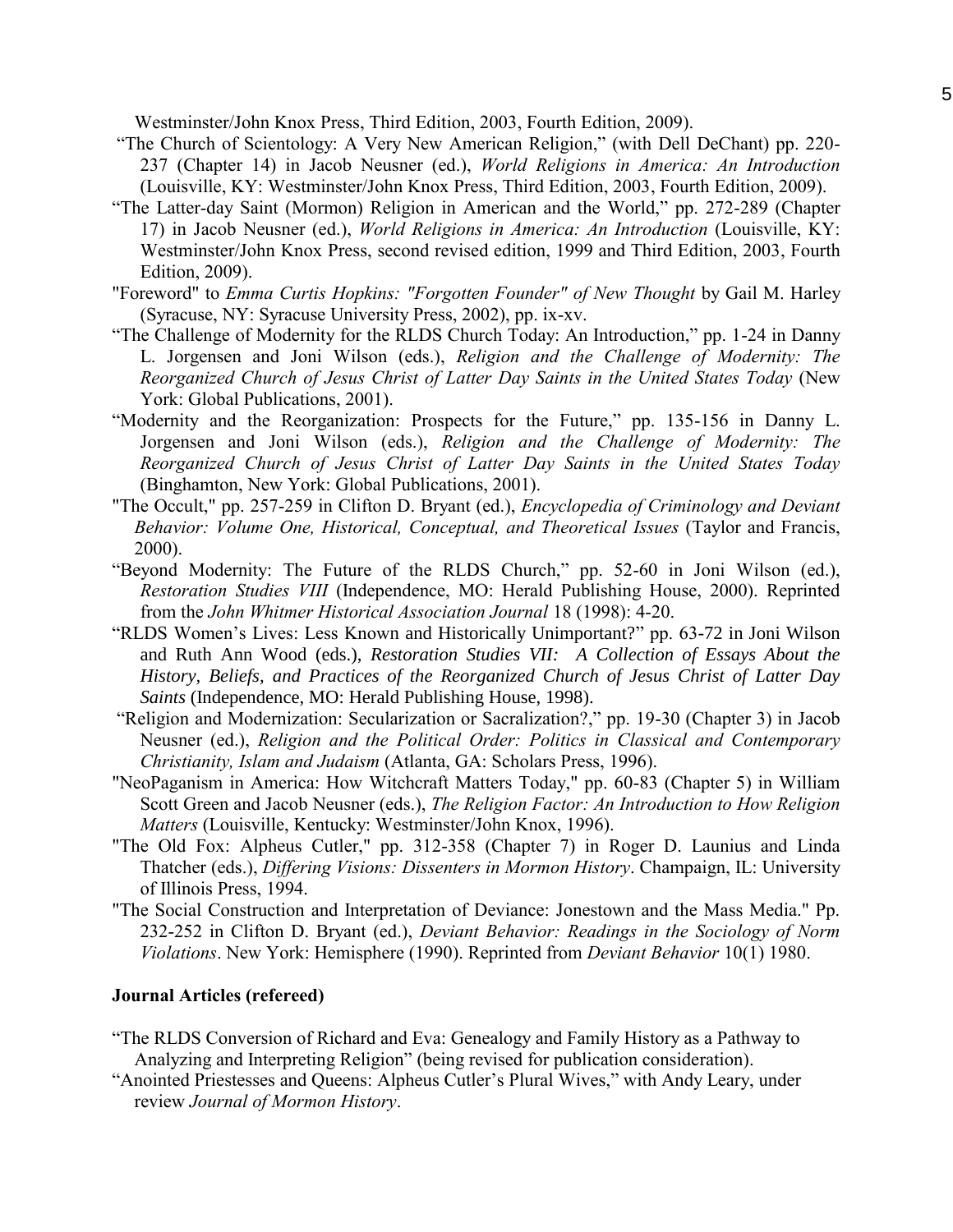- "*The Mormon Girl*: Paula Brown and the Reorganized Church of Jesus Christ of Latter Day Saints' Anti-Polygamy Campaign," with Jessie Embry and June Jorgensen (under revision).
- "Luana Hart Beebe (1814-1897): A Biographical Sketch of a Remarkable Early Latter-Day Saint" (with Andrew Leary), *Journal Mormon History* 42 (3, July 2016): 120-154.
- "Mormontown: Collective Memory of a Cutlerite Colony in Iowa," *John Whitmer Historical Association Journal* 35 (1, Spring/Summer 2015):163-183.
- "Early Mormon Marriage, Family, and Networks of Kinship: Begets and Horizontal Genealogy of the Later Cutlerites at Nauvoo," *John Whitmer Historical Association Journal*, 34 (1, Spring/Summer, 2014): 127-150.
- "The Morley Settlement in Illinois, 1839-1846: Tribe and Clan in a Nauvoo Mormon Community," *John Whitmer Historical Association Journal* 32 (2, Fall/Winter 2012): 149- 170.
- "Tucson Central: The Story of a Community of Christ Branch," with Lynn D'Antonio, *John Whitmer Historical Association Journal* 31 (1, Spring/Summer 2011):84-104.
- "Introduction to Emma Curtis Hopkins: Forgotten Founder of New Thought," *Journal of the Society for the Study of Metaphysical Religion* 8 (2, Fall, 2002): 79-88 (reprinted).
- "The Mormon Gender-Inclusive Image of God," *Journal of Mormon History* 27 (1, Spring, 2001): 95-126.
- "Gender Inclusive Images of God: A Sociological Interpretation of Early Shakerism and Mormonism," *Nova Religio: The Journal of Alternative and Emergent Religions* 4 (1, October 2000): 66-85.
- "American Neopaganism: The Participants' Social Identities," (with Scott E. Russell), *Journal for the Scientific Study of Religion* 38 (3, 1999):325-338.
- "The Cutlerites of Southwestern Iowa: A Latter-day Saint Schism, 1846-1865," *The Annals of Iowa* 58 (2, Spring 1999): 131-161 (feature essay and Honorable Mention, Best Article, Throne-Aldrich Award, State Historical Society of Iowa).
- "Beyond Modernity: The Future of the Reorganization," *John Whitmer Historical Association Journal* 18 (1998): 4-20.
- "Cutler's Camp at the Big Grove on Silver Creek: A Mormon Settlement in Iowa, 1847-1853," *The Nauvoo Journal* (subsequently *Mormon Historical Studies*) 9 (2, Fall 1997): 39-51. Copy posted without permission at:

[http://files.lib.byu.edu/mormonmigration/articles/CutlersCampJorgensen.pdf;](http://files.lib.byu.edu/mormonmigration/articles/CutlersCampJorgensen.pdf) and also at [http://atom.lib.byu.edu/smh/id/7462;](http://atom.lib.byu.edu/smh/id/7462) and

[https://www.yumpu.com/en/document/view/11981109/cutlers-camp-at-the-big-grove-on](https://www.yumpu.com/en/document/view/11981109/cutlers-camp-at-the-big-grove-on-silver-creek-brigham-young-/11)[silver-creek-brigham-young-/11.](https://www.yumpu.com/en/document/view/11981109/cutlers-camp-at-the-big-grove-on-silver-creek-brigham-young-/11)

- "Sisters' Lives, Sisters' Voices: Neglected RLDS Herstories," *John Whitmer Historical Association Journal*, 17 (1997):25-42.
- "Dissent and Schism in the Early Church: Explaining Mormon Fissiparousness," *Dialogue: A Journal of Mormon Though* 28 (3, Fall 1995): 15-39.
- "Conflict in the Camps of Israel: The Emergence of the 1853 Cutlerite Schism," *Journal of Mormon History* 21 (1, Spring 1995):24-62. Awarded "best article," John Whitmer Historical Association,1996. Copy posted at:

<http://digitalcommons.usu.edu/cgi/viewcontent.cgi?article=1024&context=mormonhistory>

"The Scattered Saints of Southwestern Iowa: Cutlerite-Josephite Conflict and Rivalry, 1855-1865," *John Whitmer Historical Association Journal* 13 (1993):80-97. Awarded "best article," John Whitmer Historical Association, 1994.

"Building the Kingdom of God: Alpheus Cutler and the Second Mormon Mission to the Indians,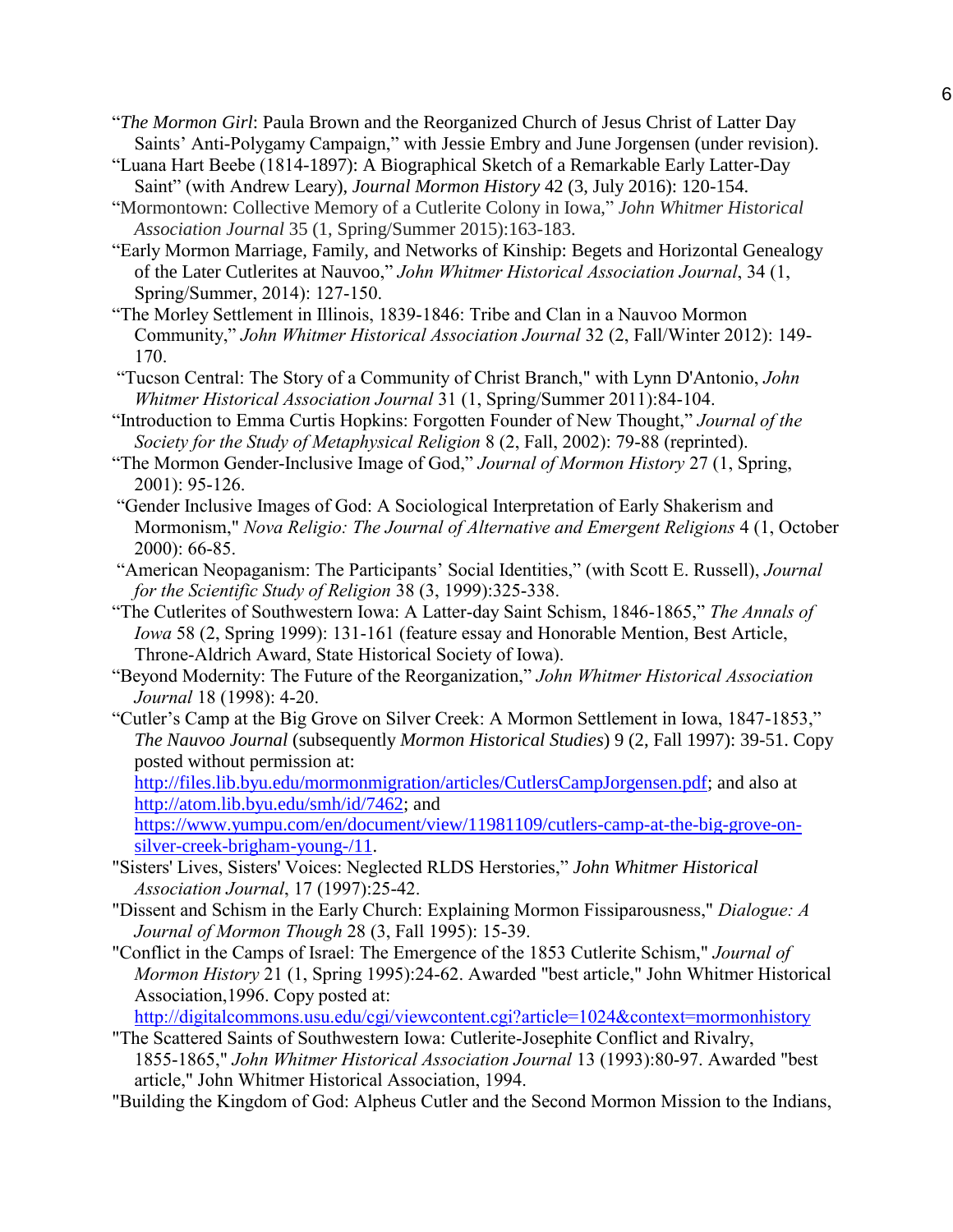1847-1853," *Kansas History* 15(3, 1992):192-209. Nominated for Best Article in Mormon History, Mormon History Association and John Whitmer Historical Association, 1993. [http://www.kshs.org/publicat/history/1992autumn\\_jorgensen.pdf](http://www.kshs.org/publicat/history/1992autumn_jorgensen.pdf)

- "The Fiery Darts of the Adversary: An Interpretation of Early Cutlerism," *The John Whitmer Historical Association Journal* 10 (1990):67-83.
- "Divinatory Discourse," *Symbolic Interaction* 7 (2, Summer/Fall 1984):135-153.
- "Psychic Fairs: A Basis for Solidarity and Networks Among Occultists," *California Sociologist* 6 (1, Winter 1983):57-75.
- "Social Meanings of the Occult," (with Lin Jorgensen) *The Sociological Quarterly* 23 (3, Summer 1982):373-389.
- "The Esoteric Community: An Ethnographic Investigation of the Cultic Milieu," *Urban Life* 10 (4, 1982):383-407.
- "The Social Construction and Interpretation of Deviance: Jonestown and the Mass Media," *Deviant Behavior* 10 (1, 1980):309-332.
- "Florian Znaniecki's Sociological Theorizing: A Sociohistorical Analysis," *Journal of the History of Sociology* 2(2, 1980):85-103.
- "The Social Construction of Professional Knowledge: Social Work Ideology, 1956-1973," *Journal of Sociology and Social Welfare* 6 (4, 1979):434-463.

# **Comments (refereed)**

- "The Social Meanings of Church Buildings: A Response to Peter Williams," pp. 315-319 in Jacob Neusner and James F. Strange (eds.), *Religious Texts and Material Contexts* (Lanham, Maryland: University Press of America, 2001).
- "Max Weber's Relevance for Religious Studies Today: A Response to Stephen Turner," pp. 19- 27 in Jacob Neusner (ed.), *Religious Belief and Economic Behavior: Ancient Israel, Classical Christianity, Islam, and Judaism, and Contemporary Ireland and Africa* (Atlanta, GA: Scholars Press, 1999).
- "Interpreting Religion Sociologically: A Response to Andrew M. Greeley's 'A View from the Fringe,'" pp. 189-195 in Jacob Neusner (ed.), *Religion and the Social Order: What Kind of Lessons Does History Teach?* (Atlanta, GA: Scholars Press, 1994).
- "Networks of Occultists: Comment on Stark and Bainbridge," *American Journal of Sociology* 87 (2, 1981):427-429.

# **Abstracts**

- "American Neo-Paganism: The Participants' Social Identities," (with Scott Russell), *AAR/SBL Abstracts* (Atlanta: Scholars Press, 1998): A26, p. 22.
- "The Church of Jesus Christ (Cutlerite): A Sociological Interpretation of a Mormon Schism," *AAR/SBL Abstracts* (Atlanta: Scholars Press, 1991):A34, p. 199.
- "Tarot Divination in the Valley of the Sun: An Existential Sociology of the Esoteric and Occult," *Dissertation Abstracts International* (Ann Arbor, MI: University Microfilms, 1979), p. 470  $(40/01A)$ .
- "`Says Who?': Ideological Stance-taking in a Professional Journal," (with James W. Grimm) *Sociological Abstracts* (1975):503-667.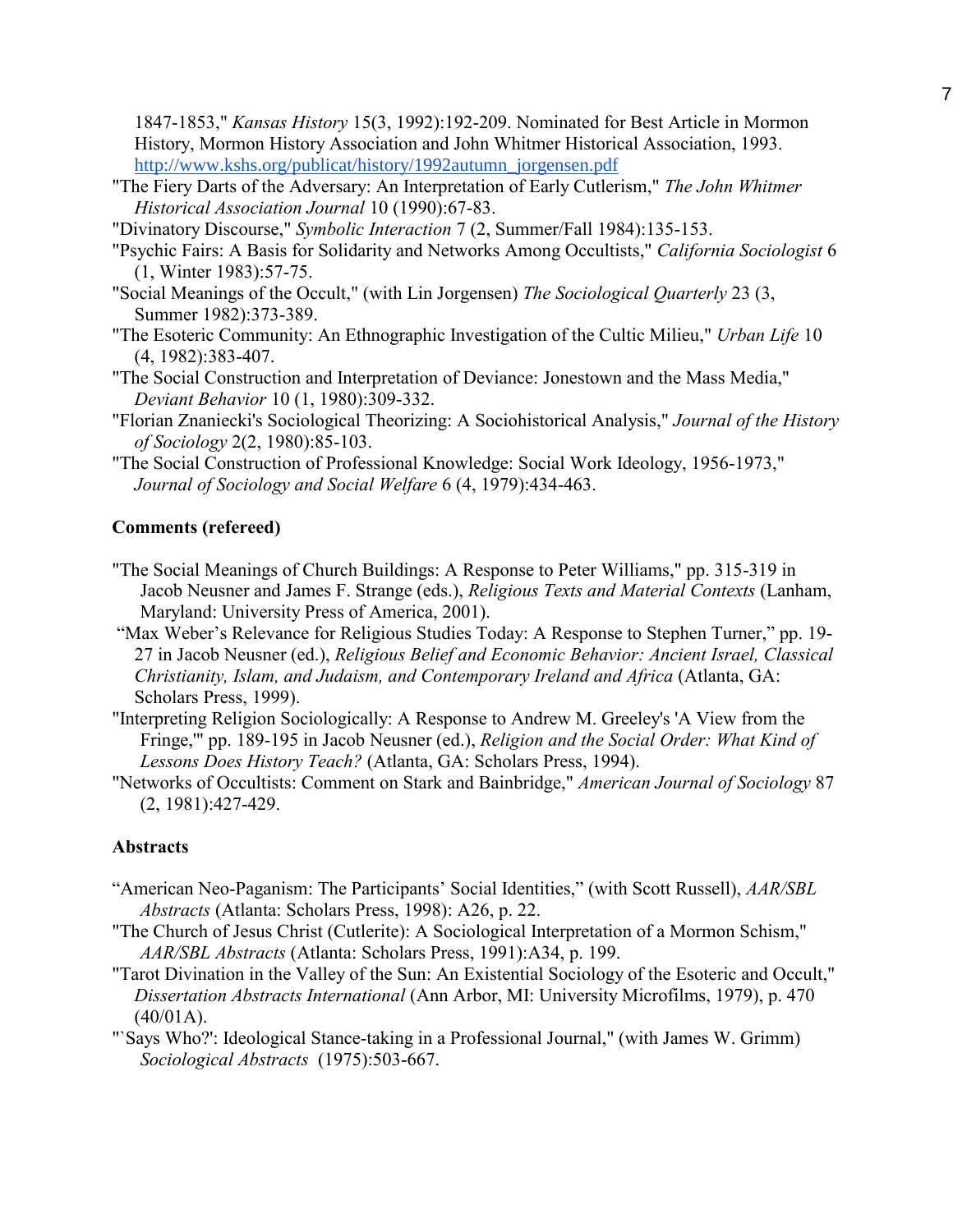#### **Evaluation Reports and other Research Products**

- "Scientology" (with Dell DeChant). *The Thoughtful Christian* (an online educational resource). Louisville, KY: Westminster John Knox and Geneva Press, 2006.
- *The Structure and Organization of the Church of God of Prophecy: A Sociological Analysis and Interpretation of Centralization of Authority*. Report prepared for Park and Ossian, P.A., Attorneys at Law, United Bank Plaza, Suite 200, 2201 N.E. Coachman Road, Clearwater, FL 33765. 1 November 2004.
- *Latter Day Saints of Tampa Bay. A Religious History of Tampa Bay*, Research Report No. 4. Tampa, FL: National Conference of Christians and Jews, 1991.
- "An Evaluation of the St. Petersburg, Florida, Young Women's Christian Association's Project Health, Education, and Life Skills for Pregnant Girls." The Office of Adolescent Pregnancy Programs, Department of Health and Human Services, United States Public Health Service, Washington, D. C. 20201, August 15, 1987 (48 pages, plus appendices).
- "An Evaluation of the St. Petersburg, Florida, Young Women's Christian Association's Project Health, Education, and Life Skills for Pregnant Girls." The Office of Adolescent Pregnancy Programs, Department of Health and Human Services, United States Public Health Service, Washington, D. C. 20201, June 24, 1986 (46 pages, plus appendices).
- "An Evaluation of the St. Petersburg, Florida, Young Women's Christian Association's Project Health, Education, and Life Skills for Pregnant Girls" (with Susan Finlaw, University of South Florida). The Office of Adolescent Pregnancy Programs, Department of Health and Human Services, United States Public Health Service, Washington, D. C. 20201, March 1, 1985 (34 pages, plus appendices) and "Supplement," October 14, 1985 (18 pages).
- "An Evaluation of the St. Petersburg, Florida, Young Women's Christian Association's Project Health, Education, and Life Skills for Pregnant Girls" (with Susan Finlaw, University of South Florida). The Office of Adolescent Pregnancy Programs, Department of Health and Human Services, United States Public Health Service, Washington, D. C. 20201, February 1, 1984 (25 pages plus appendices).
- "An Evaluation of the St. Petersburg, Florida, Young Women's Christian Association's Project Health, Education, and Life Skills for Pregnant Girls" (32 pages and appendices). The Office of Adolescent Pregnancy Programs, Department of Health and Human Services, United States Public Health Service, Washington, D.C. 20201, December 15, 1982.

## **Book Reviews**

- *Inside Scientology: The Story of America's Most Secretive Religion*, by Janet Reitman. Boston: Houghton Mifflin Harcourt, 2011. *Nova Religio: The Journal of Alternative and Emergent Religions* 16 (3, February 2013): 146-147.
- *An Amish Paradox: Diversity and Change in the World's Largest Amish Community*, by Charles E. Hurst and David L. McConnell. Baltimore, Maryland: The John Hopkins University Press, 2010, *Contemporary Sociology* 40 (1, January 2011): 48-50.
- *American Religions and the Family: How Faith Traditions Cope with Modernization and Democracy*, Don S. Browing and David A. Clairmont (eds.), (New York: Columbia University Press, 2007), *Choice* (2007).
- *The Rise of Mormonism*. By Rodney Stark (Reid L. Neilson, ed.). New York: Columbia University Press, 2005. *Choice* (May 2006).
- *Images of the New Jerusalem: Latter Day Saint Factions Interpretations of Independence,*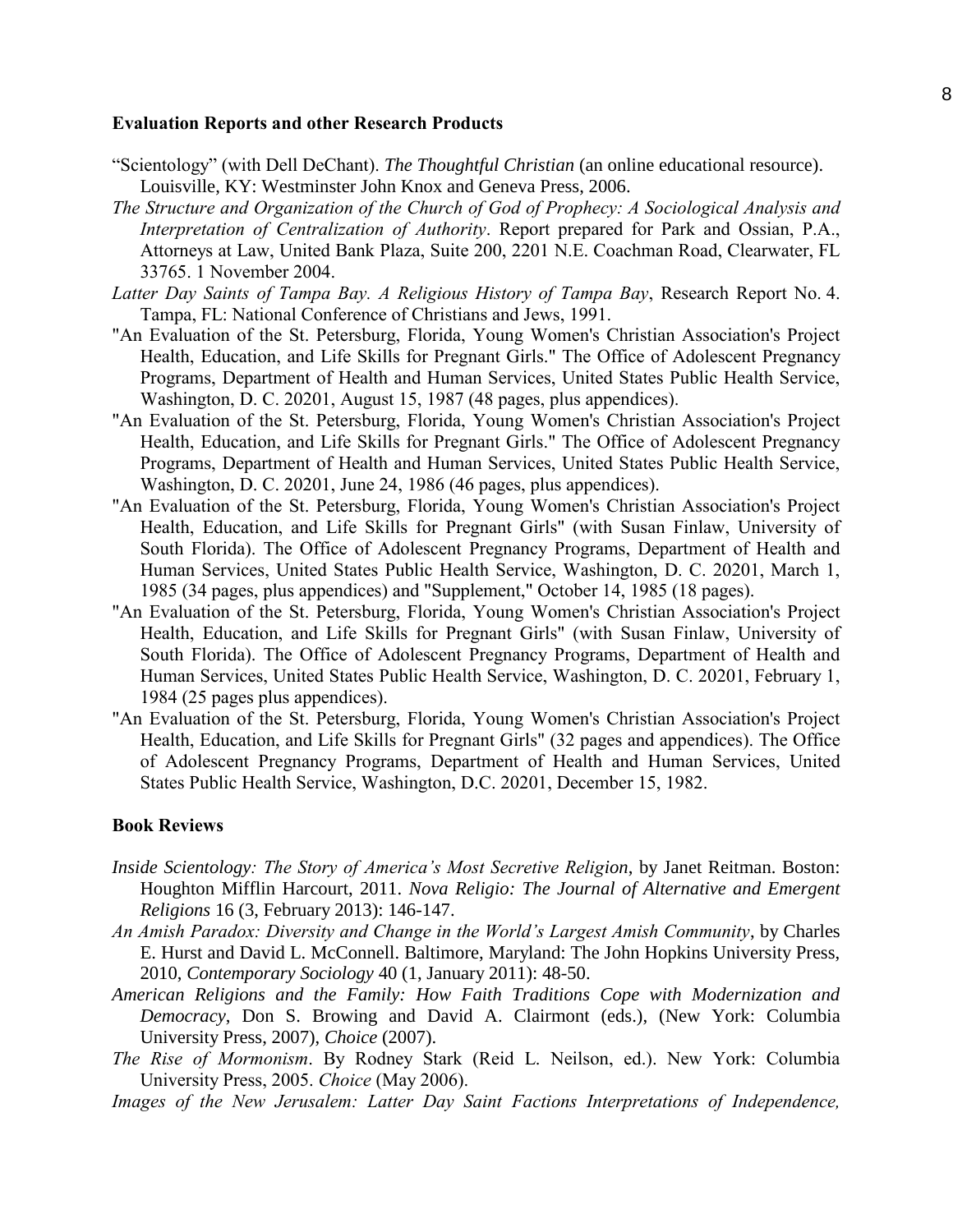*Missouri*. By Craig S. Campbell. Knoxville: The University of Tennessee Press, 2004. *Choice* (2005).

- *Equal Rites: The Book of Mormon, Masonry, Gender, and American Culture*. By Clyde R. Forsberg, Jr. New York: Columbia Press, 2004. *Choice* (December 2005).
- *An Introduction to Mormonism*. By Douglas J. Davies. New York: Cambridge University Press, 2003. *Choice* (September 2004).
- *All Abraham's Children: Changing Mormon Conceptions of Race and Lineage*. By Armand L. Mauss. Urbana: University of Illinois Press, 2003. *Choice* (April 2004).
- *Pagan Theology: Paganism as a World Religion*. By Michael York. New York: New York University, 2003. *Choice* 41 (October 2003): 357.
- *By the Hand of Mormon: The American Scripture that Launched a New World Religion*. By Terryl L. Givens. New York: Oxford University Press, 2002. *Choice* 40 (February 2003): 999.
- *One Nation Under Gods: A History of the Mormon Church*. By Richard Abanes. New York: Four Walls Eight Windows, 2002. *Choice* 40 (November 2002): 484.
- *Mormon History*. By Ronald W. Walker, David J. Whittaker, and James B. Allen. Urbana: University of Illinois Press, 2001. *Choice* 39 (7, March 2002): 261.
- *The New Believers: Sects,"Cults" and Alternative Religions*. By David V. Barrett. London: Cassell, 2001. *Choice* 39 (4, December 2001): 283.
- *Mormons and Mormonism: An Introduction to an American World Religion.* By Eric A. Eliason (ed.). Urbana: University of Illinois Press, 2001). *Choice* 39 (2, October 2001): 294.
- *Daughters of the Goddess: Studies of Healing, Identity, and Empowerment*. By Wendy Griffin (ed.). Walnut Creek, CA: Altamira, 2000. *Sociology of Religion*.
- *The Mormon Culture of Salvation: Force, Grace and Gory*. By Douglas J. Davies, Burlington, VT: Ashgate, 2000. *Choice* 38 (10, June, 2001): 300.
- *Mormonism and the Nature of God: A Theological Evolution, 1830-1915*. By Kurt Widmer. Jefferson, North Carolina: McFarland and Company, 2000. *Choice* 38 (7, 2001): 279.
- *From Mission to Madness: Last Son of the Mormon Prophet. By Valeen Tippetts Avery. Urbana,* IL: University of Illinois Press, 1998.*Utah Historical Quarterly* 67 (4, Fall) 1999: 372-373.
- "An Extremely Consequential Contribution: Mormon Organizational Power and Authority." *The Mormon Hierarchy: Origins of Power*. By D. Michael Quinn. Salt Lake City, UT: Signature Books in association with Smith Research Associates, 1994. *The Mormon Hierarchy: Extension of Power*. By D. Michael Quinn. Salt Lake City, UT: Signature Books in association with Smith Research Associates, 1996. *Dialogue: A Journal of Mormon Thought* 31 (4, Winter) 1998: .
- *The Iowa Mormon Trail: Legacy of Faith and Courage*. Susan Easton Black and William G. Hartley (eds.). Orem, UT: Helix Publishing, 1987. *The Annals of Iowa* 57 (1, Winter) 1998: 80-82.
- *Contemporary Mormonism: Social Science Perspectives*. Marie Cornwall, Tim B. Heaton, and Lawrence A. Young (eds.). Urbana, IL: University of Illinois Press, 1994. *John Whitmer Historical Association Journal* 15 (1995):85-88.
- *My Best for the Kingdom: History and Autobiography of John Lowe Butler, A Mormon Frontiersman*. By William G. Hartley. Salt Lake City, UT: Aspen Books, 1993. *The Annals of Iowa* 54 (2, Spring) 1995:144-145.
- *Health and Medicine Among the Latter-day Saints*. Lester E. Bush, Jr. (NY: Crossroad, 1993). *Syzygy: Journal of Alternative Religion and Culture* 3 (4) 1994:340.
- "RLDS Church History": *The Church Through the Years*. By Richard P. Howard. (Independence,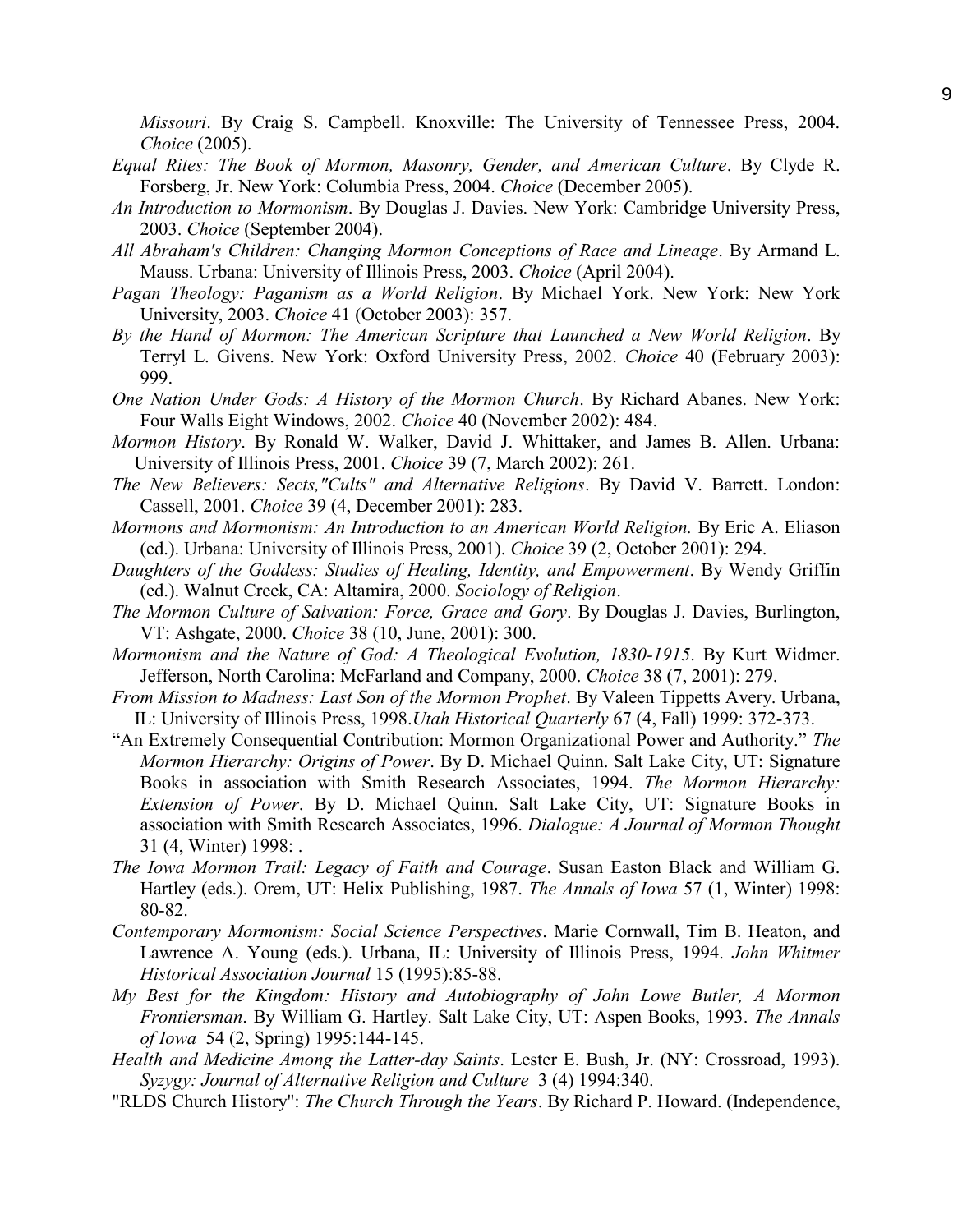MO: Herald House, 1992, Volume 2). *Journal of Mormon History* 20 (1, Spring) 1994:163- 165.

- "Assessing Conflict": *Let Contention Cease: The Dynamics of Dissent in the Reorganized Church of Jesus Christ of Latter Day Saints*. Roger D. Launius and W. B. "Pat" Spillman (eds.). (Independence, MO: Graceland/Park Press, 1991). *Dialogue: A Journal of Mormon Thought* 25(3) 1992:192-193.
- *Experiencing Fieldwork: An Inside View of Qualitative Research*. William B. Shaffir and Robert A. Stebbins (eds.). (Newbury Park, CA: Sage Publications, 1991). *Journal of Contemporary Ethnography* 21(3) 1992:383-387.
- *Interpretative Interactionism*. By Norman K. Denzin. (Newbury Park, CA: Sage Publications, 1989). *Journal of Contemporary Ethnography* 19(2) 1990:237-240.
- *Joseph Smith III: Pragmatic Prophet*. By Roger D. Launius. (Urbana: University of Illinois Press, 1988). *The John Whitmer Historical Association Journal* 9 1989:83-84.
- *Early Mormonism and the Magic World View*. By D. Michael Quinn. (Salt Lake City: Signature, 1987). *Contemporary Sociology* 17(5) 1988:682-683.
- *God's Choice: The Total World of a Fundamentalist Christian School*. By Alan Peshkin (Chicago: University of Chicago Press, 1986). *American Journal of Sociology* 92(6) 1987:1552-1553.
- *African Apostles*. By Bennetta Jules-Rosette (Ithaca, New York: Cornell University Press, 1975). *Urban Life* 6 (January) 1978:497-499.
- *An Excursion into Creative Sociology*. By Monica B. Morris (New York: Columbia University Press, 1977). *Phenomenological Sociology Newsletter* 5 (May) 1977:5-6.

# **Newsletters and Newspapers**

"Research in Process," *John Whitmer Historical Association Newsletter* 31 (March 1992):4. "Hawaii Reflections," *The Mormon History Association Newsletter* 77 (July 1990):6-7.

"Some Understanding May Have Prevented the Waco Crisis," Guest Column, *USF Oracle*, Thursday, March 25, 1993 (Vol. 30, No. 124):5. Reprinted as: "Religious Cults, Religious Freedom," op-ed comment, *St. Petersburg Times*, Sunday, April 4, 1993:5D; "Understanding Could Have Avoided Tragedy," Quest Column, *St. Petersburg Times* (Tampa Edition), Sunday, April 25, 1993 (opinion section); and "Religious Cults and Religious Freedom," commentary, *Bayboro Briefing*, Spring (Vol. 8 No. 7) 1993:4.

## **Presentations and Participations at Meetings of Professional Associations**

- "Fleeing Modernity: The 1864 Cutlerite Trek from Iowa to Minnesota," paper to be presented to the John Whitmer Historical Association, Annual Meeting, Nauvoo, Illinois, September 23, 2017.
- "Anointed Priestesses and Queens: Alpheus Cutler's Plural Wives," (with Andrew Leary), paper presented to the Mormon History Association, Annual Meeting, St. Louis, Missouri, June 2017.
- "Encountering *The Mormon Girl*: An Introduction," paper presented to the John Whitmer Historical Association, Lamoni, Iowa, September 2014.
- "Mormontown: A Cutlerite Colony in Iowa," paper presented to the John Whitmer Historical Association, Lamoni, Iowa, September 2014.
- "With the 1846 Mormon Camp of Israel: The Iowa Crossing of Alpheus Cutler and His Later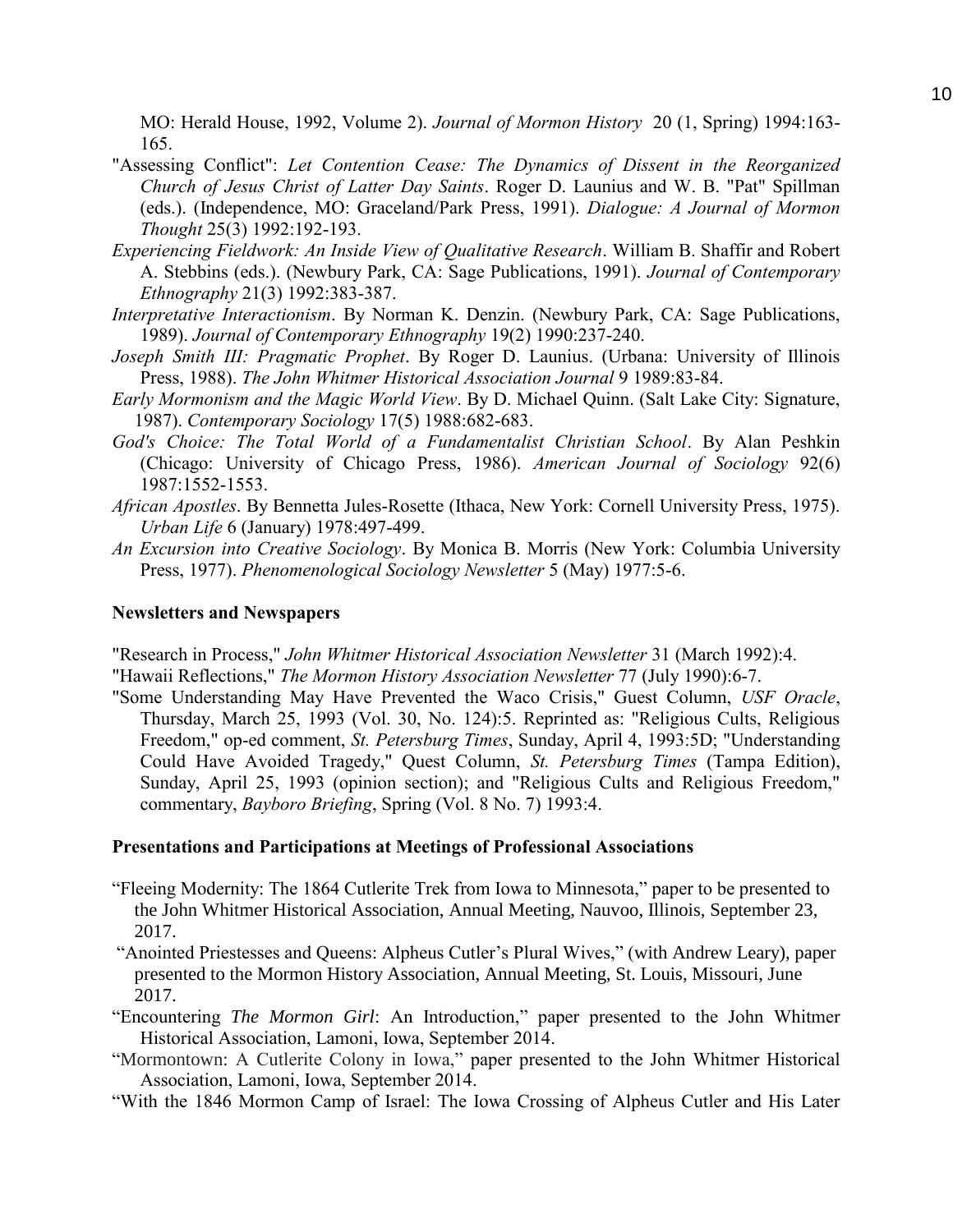Followers," paper presented to the John Whitmer Historical Association, Council Bluffs, Iowa, September 28, 2013.

- "Alpheus Cutler and the Redemption of Zion: The Earliest Cutlerite Beliefs," paper presented to the John Whitmer Historical Association, Independence, Missouri, September 2012.
- "The Redemption of Zion," panel presentation and discussion participant, John Whitmer Historical Association, Independence, Missouri, September 2012.
- "The Leadmine Produce Auction: Old Order Mennonite Sustainability in Missouri," paper presented at a conference, "Interdisciplinary Perspectives on New Religions: Globalization and Sustainability, University of South Florida, 1 March 2012.
- "Alpheus Cutler's Role in the 1844 Mormon Succession Crisis: Sustaining 'Joseph's Measures,'" paper presented to the John Whitmer Historical Association, Nauvoo, Illinois, September 2011.
- "The Challenge of RLDS Herstories for the Community of Christ," paper presented to the Fourth Annual Restoration Studies Sunstone Midwest Symposium, Graceland University, Independence, Missouri, 16 April 2011.
- "The Morley Settlement in Illinois: Social Relationships, Family, and Kinship, 1839-1846," paper presented to the Mormon History Association, Kansas City, Missouri, May 2010.
- "Cutlerite Images of Race, Ethnicity, and Gender, 1853 to the Present," paper presented to the John Whitmer Historical Association, Independence, MO, September 2009.
- "Alpheus Cutler at Nauvoo: Another Interpretation of His Experiences, Roles, and Activities," paper presented to the Mormon History Association, Nauvoo-Springfield, IL, May 2009.
- "Before Cutler and the Cutlerites: The Later Cutlerites' Involvement in Kirtland, Ohio, Mormonism," paper presented to the John Whitmer Historical Association Annual Meetings, Kirtland, Ohio, September 2007.
- "The Mormon Narrative: Public Policy Toward 'Gentiles' in the Mormon Commonwealth," paper presented at the Religious Resources of Toleration Conference, Bard College, Annandale-on-Hudson, New York, April 24-26, 2007.
- "Back to Zion: The Cutlerites' Return to Independence," paper presented at the John Whitmer Historical Association Annual Meetings, Independence, Missouri, 28 September-1 October 2006.
- "Religion as a Sociocultural Reality: A Response to Stephen G. Post's 'Religion, Science, and the Love of Neighbor,'" paper presented to Altruism in World Religions Conference, Bard College, Annandale-on-Hudson, New York, 18 November 2004.
- "The Cutlerite Lamanite Doctrine and Mormon Images of Race and Lineage," paper presented to the Mormon History Association, Provo, Utah, 22 May 2004.
- "The Tucson Central RLDS Branch: Latter Day Saints But Not Mormons," with Lynn D'Antonio, paper presented to the Mormon History Association, Tucson, Arizona, May 16-19, 2002 (revised and submitted to the John Whitmer Historical Association Journal for publication consideration, 2007).
- "Studying American Religion Through Material Culture," a response to Peter Williams presented at Conference on Religious Texts and Material Contexts, University of South Florida, St. Petersburg, 24 February 2001.
- "Eva and Richard: Danish-American Converts to the Reorganization," paper presented to the John Whitmer Historical Association, Independence, Missouri, 23 September 2000.
- "The 'Taint' of Plural Marriage: Historical Autobiographical Ethnography in the Oral Tradition of a Latter-day Saint Clan," paper presented at the Couch/Stone Symposium, St. Petersburg Beach, Florida, January 27-30, 2000.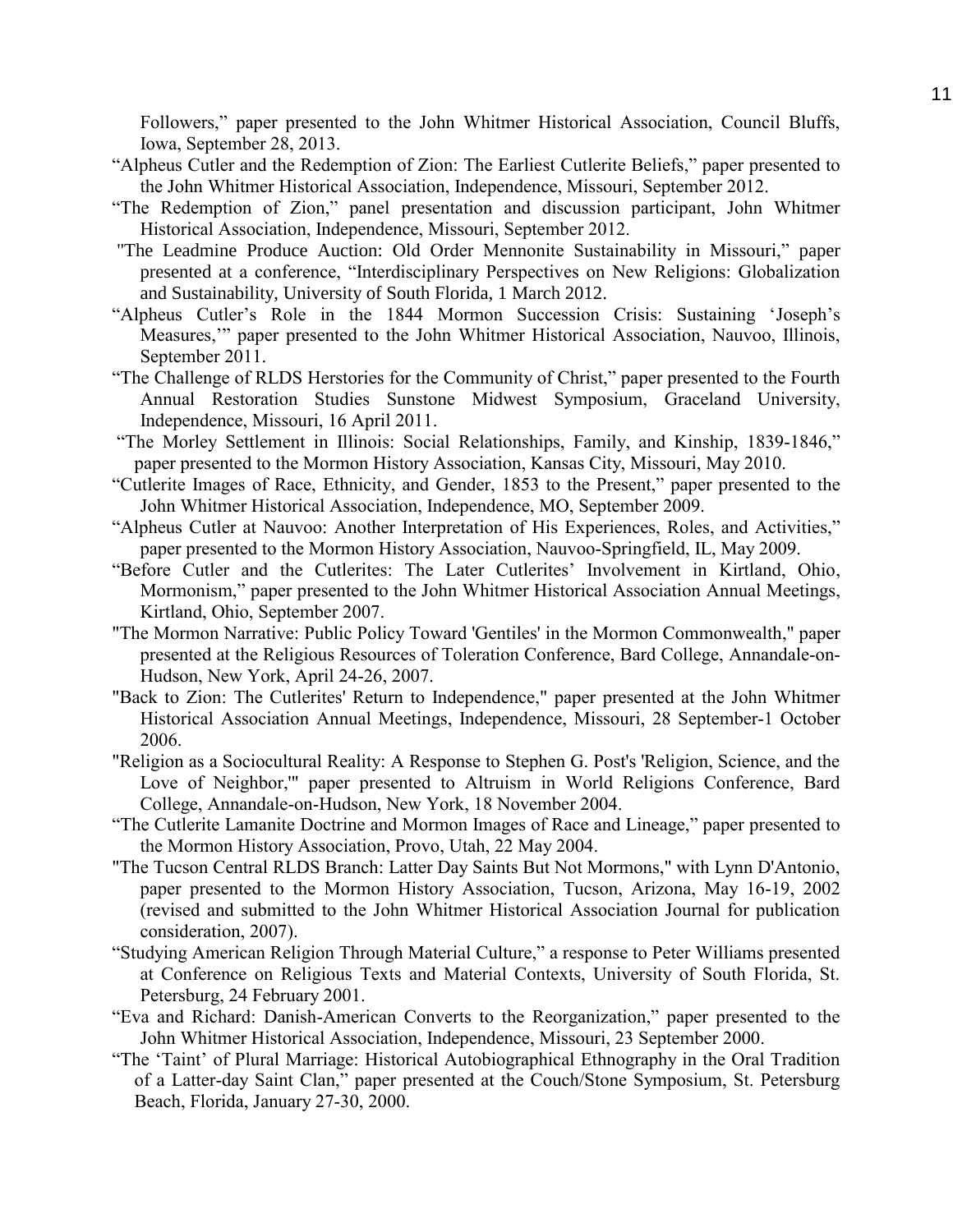- "History and Myth: The Reorganized Church of Jesus Christ of Latter Day Saints Today," panel presentation and discussion, John Whitmer Historical Association Annual Meeting, Excelsior Springs, Missouri, 25 September 1999.
- "Interpreting Weber's Protestant Spirit: A Response to Stephen P. Turner," presented at the Conference on Religious Belief and Economic Behavior, University of South Florida, St. Petersburg, February 27-28, 1999.
- "American Neopaganism: The Participants' Social Identities," (with Scott E. Russell), paper presented to the American Academy of Religion, Orlando, Florida, November 1998.
- "Joseph Smith's Novel Doctrine of Deity: Hermetic Origin or Influences?," paper presented to the Mormon History Association, Washington, D.C., May 1998.
- "Beyond Modernity: The Future of the Reorganization," Presidential Address presented to the John Whitmer Historical Association, Kirtland, Ohio, September, 1997.
- "Silver Creek: Latter-day Saints in Iowa, 1846-1865," paper presented to the Mormon History Association, Omaha, Nebraska, May 1997.
- "Gender Inclusive Images of God: An Exploratory, Comparative Study of Shakerism and Mormonism," paper presented to the Mormon History Association, Snowbird, UT, May 1996.
- "Religion, Politics, and Modernity: A Comment on Harvey Cox's 'Religion and Politics After the Secular City,'" presented at Conference on Religion and the Political Order, St. Petersburg, FL, February 1996.
- Presider, Annual Banquet, Awards, Presidential Address, John Whitmer Historical Association, Annual Conference, September 1994.
- "Explaining Mormon Fissipariousness: Dissent and Schism in the Early Church," paper presented to the Mormon History Association, Park City, UT, May 1994.
- Presider, Session on Social Science Perspective on the Study of Religion and Society by Historians of Religion, Religion and the Social Order Conference, St. Petersburg, Florida, February, 1994.
- "Studying Religion Sociologically: A Response to Andrew M. Greeley's, "A View from the Fringe: A Survey Researcher's Perspective on the Study of Religion," presented at the Religion and the Social Order Conference, St. Petersburg, Florida, February 1994.
- "Less-Known and Historically Unimportant? Studying the Lives of Reorganized Latter Day Saint Women," paper presented to the John Whitmer Historical Association, Independence, Missouri, September 1993.
- "Sisters' Lives, Sisters' Voices: Neglected RLDS Herstories," paper presented to the Mormon History Association, Lamoni, Iowa, May 1993.
- "The Cutlerites of Iowa, 1846-1865: A Mormon Schism on the American Frontier," paper presented to the John Whitmer Historical Association, Shenandoah, Iowa, September 25, 1992 (Keynote Address).
- "North from Zion: The Minnesota Cutlerites, 1864-1964," paper presented to the Mormon History Association, St. George, UT, May 1992.
- "The Church of Jesus Christ (Cutlerite): A Sociological Interpretation of a Mormon Schism," paper presented to the New Religious Movements Group, American Academy of Religion Annual Meeting, Kansas City, Missouri, November 1991.
- "The Ethos of Biography: Comments on Davis Bitton's `Brushes with Mormon Biography,'" presented to John Whitmer Historical Association, Plano, IL, September 1991.
- "Redeeming the `Redmen of the Forest': The Cutlerite Mission to the Delawares, 1849-1853," paper presented to Mormon History Association, San Bernardino, California, May 1991.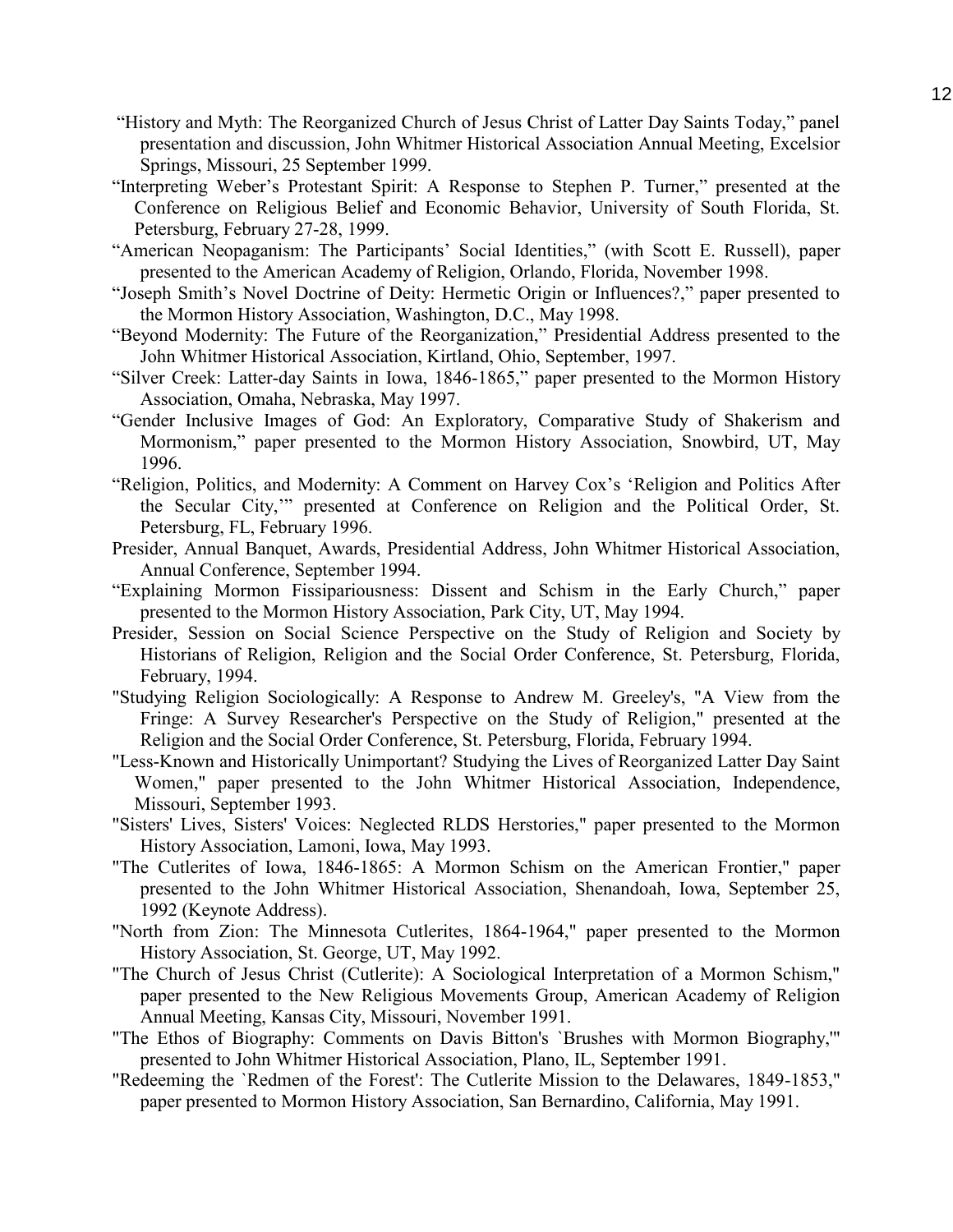- "The Old Fox," Panel Presentation on "Dissenters in Mormon History," Mormon History Association, San Bernardino, California, May 1991.
- Chair, Session on Field Research, Society for the Study of Symbolic Interaction, Washington, D.C., August 1990.
- "Antecedents of the Cutlerite Schism," paper presented to the Mormon History Association, Hawaii, June 1990.
- "Some Implications of Postmodernism for Sociological Participant Observation," paper presented to the Gregory Stone Symbolic Interaction Symposium, St. Petersburg Beach, Florida, January 1990.
- "The Pliny Fisher Patriarchal Blessing Book: An Analysis and Interpretation of Early Cutlerite Beliefs and Practices," (with Lin Jorgensen) paper presented to the John Whitmer Historical Association, Graceland College, Lamoni, Iowa, September 1989 (Keynote Address).
- "The Social Backgrounds and Characteristics of Those People Who Founded the Church of Jesus Christ (Cutlerite)," paper presented to Mormon History Association, Quincy, Illinois, May 1989.
- "A Response to Dell DeChant's `Hermeneutics for Non-doctrinal Religious Movements: Why and How,'" presented to College Theology Society, Tampa, Florida, January 1986.
- "The Accomplishment of Esoteric Knowledge," paper presented to the Society for the Study of Symbolic Interaction, San Francisco, California, September 1982.
- "Deprived, Depraved, or Defamed? Sociological Perspectives on the Esoteric and the Occult," paper presented to the North Central Sociological Association, Dayton, Ohio, May 1980.
- Presider, Session on Cultic Movements, Southern Sociological Society, Atlanta, Georgia, April 1979.
- "The Jonestown Murder/Suicide Incidents: Some Unanswered Questions," paper presented to the Southern Sociological Society, Atlanta, Georgia, April 1979.
- "The Esoteric Community in the Valley of the Sun: An Ethnographic Study of Social Structure and Organization," paper presented to the American Sociological Association, San Francisco, California, September 1978.
- "Reading the Tarot: Observing Participants and Participating Observers" (with Lin Jorgensen), paper presented to the Pacific Sociological Association, Sacramento, California, April 1977.
- Discussant, Section on Phenomenological Sociology, Pacific Sociological Association, San Diego, California, April 1976.
- "Says Who? Ideological Stance-Taking in a Professional Journal" (with James W. Grimm, Western Kentucky University), paper presented to the North Central Sociological Association, Columbus, Ohio, May 1975.

## **Colloquium and Conference Participations and Presentations**

- Organized and chaired session, "The Mormon Girl," at the John Whitmer Historical Association meetings, Lamoni, Iowa, September 2014.
- "Doing Ethnographic Fieldwork among the Stauffer (Old Order) Mennonites of Leadmine, Missouri," presented to Department of Sociology Colloquium, University of South Florida, October 2012.
- "The Latter Day Saint Religion: An Introduction," Religious Studies Club, Department of Religious Studies, University of South Florida, October 2012.
- "Community of Christ/Reorganized Latter Day Saint Herstories," presented to Department of Women Studies Colloquium, University of South Florida, Tampa, 4 November 2004.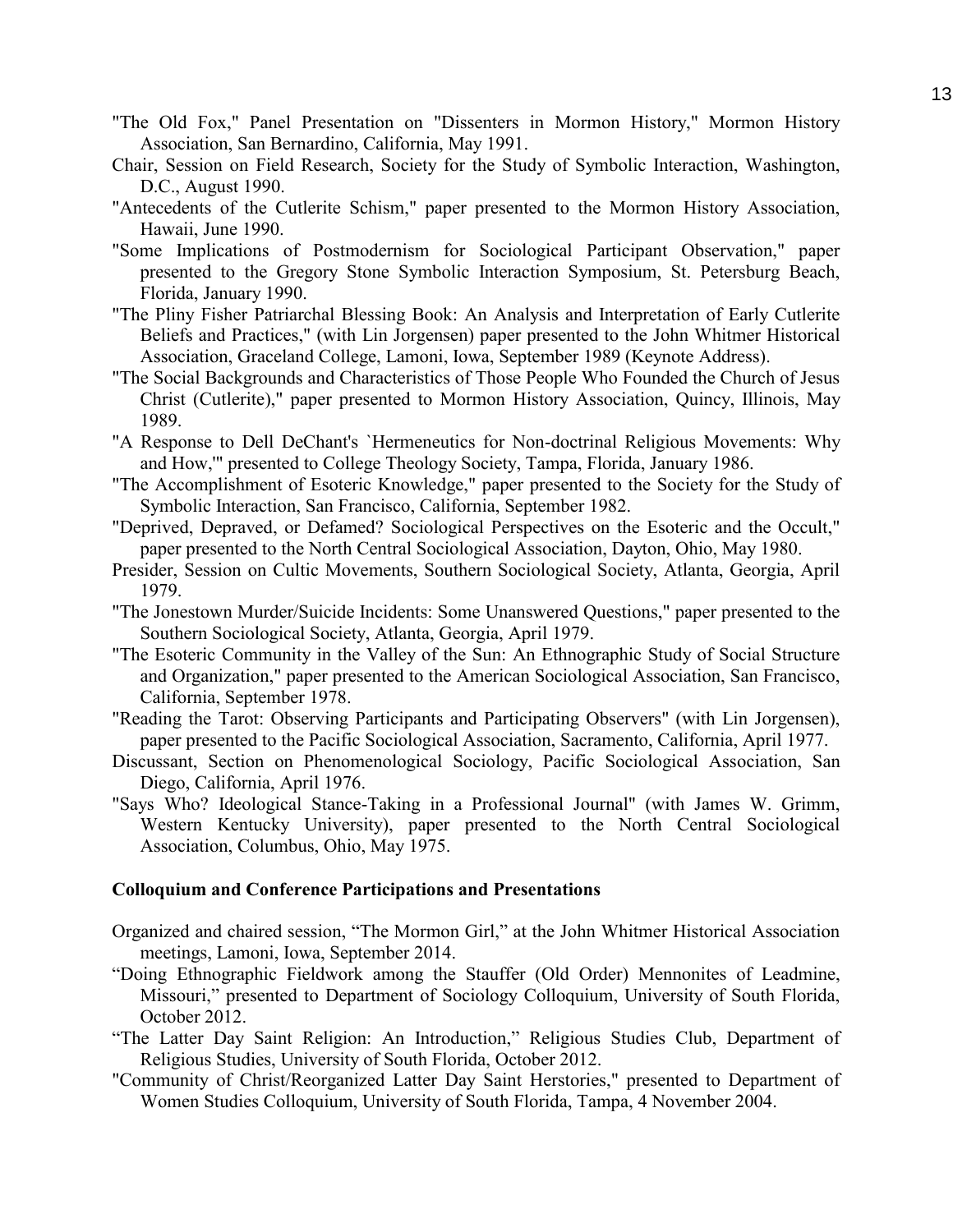- "A Black Woman in a White Man's Church: The Autobiography of Amy Burke Robbins," presented at Research and Dialogue on Diversity: Implications for the Future. Institute on Black Life, University of South Florida, Tampa, March 24, 1999.
- "Who is a Minority," presented at Celebrating Diversity Through Research III: A Research Symposium. Institute on Black Life, University of South Florida, Tampa, 26 March 1998.
- Organizer and Chair, panel discussion of the Contemporary RLDS Identity Crisis, John Whitmer Historical Association Annual Meeting, Independence, Missouri, September 1996.
- Leader and Participant, panel discussion on the Reorganized Church of Jesus Christ of Latter Day Saints, Brigham Young University, Provo, Utah, November 1993.
- Organized Session: "Telling Women's Lives," Mormon Historical Association Annual Meetings, Lamoni, Iowa, May 1993.
- Introduced Alfonzo Oritz and Presided at Panel Discussion (Judith Plaskow, Rosemary R. Ruether, Walter E. Fluber, Robert A. Thurman). A Spiritual Symposium, Exploring Diverse Spiritual Paths: Toward a Shared Future, University of South Florida, St. Petersburg, May 1992.
- Conducted Training Workshop on Participant Observation, Southeast Evaluation Association, Tallahassee, Florida, 30 November 1990.
- Presented "The Early Church of Jesus Christ (Cutlerite): A Sociological Description and Analysis of a Mormon Schism." Colloquium, Department of Religious Studies, University of South Florida--Tampa, 27 March 1989.
- Invited Participant, Adolescent Family Life Program Core Evaluation, Office of Adolescent Pregnancy Programs, United States Public Health Service, Chicago, 14 and 15 March 1985.
- Presented "An Evaluation of Project H.E.L.P. [St. Petersburg, Florida, Project Health, Education, and Life Skills for Pregnant Girls]," Adolescent Family Life Program Care Evaluation Conference, Chicago, Illinois, 15 March 1985.
- Professional Participant, Conference on Juvenile Delinquency Evaluation, Pinellas County Juvenile Welfare Board, 24 January 1984.
- Presented "Evaluating Delinquency Programs," Pinellas County Juvenile Welfare Board, 24 January 1984.
- Invited Participant, Adolescent Family Life Program Care Evaluation. Office of Adolescent Pregnancy Programs, United States Public Health Service, Washington, D.C., 13 and 14 December 1983.
- Presented "Abstract of Research Design for Evaluation of the St. Petersburg, Florida, Project Health, Education, and Life Skills for Pregnant Girls," Adolescent Family Life Program Care Evaluation Conference, Washington, D. C., 14 December 1983.

## **Grants**

- Conference on Tolerance Among the World's Religions (Jacob Neusner, Project Director), National Endowment for the Humanities, Collaborative Research Awards (\$50,000), 2007.
- "The Sisters' Lives and Voices: Neglected Reorganized Latter Day Saint Herstories," Southern Regional Education Board (\$750), Atlanta, Georgia. October 1992.
- "Voices of the Sisters: Reorganized Latter Day Saint Herstories," Association for the Sociology of Religion 1992 Fichter Research Grant (\$500). Summer 1992.
- "The Cutlerites of Clitherall, Minnesota," travel and research supported by the Minnesota Historical Society (\$1,500) with additional support provided by Dr. and Mrs. George Young, St. Paul, Minnesota. Summer 1991.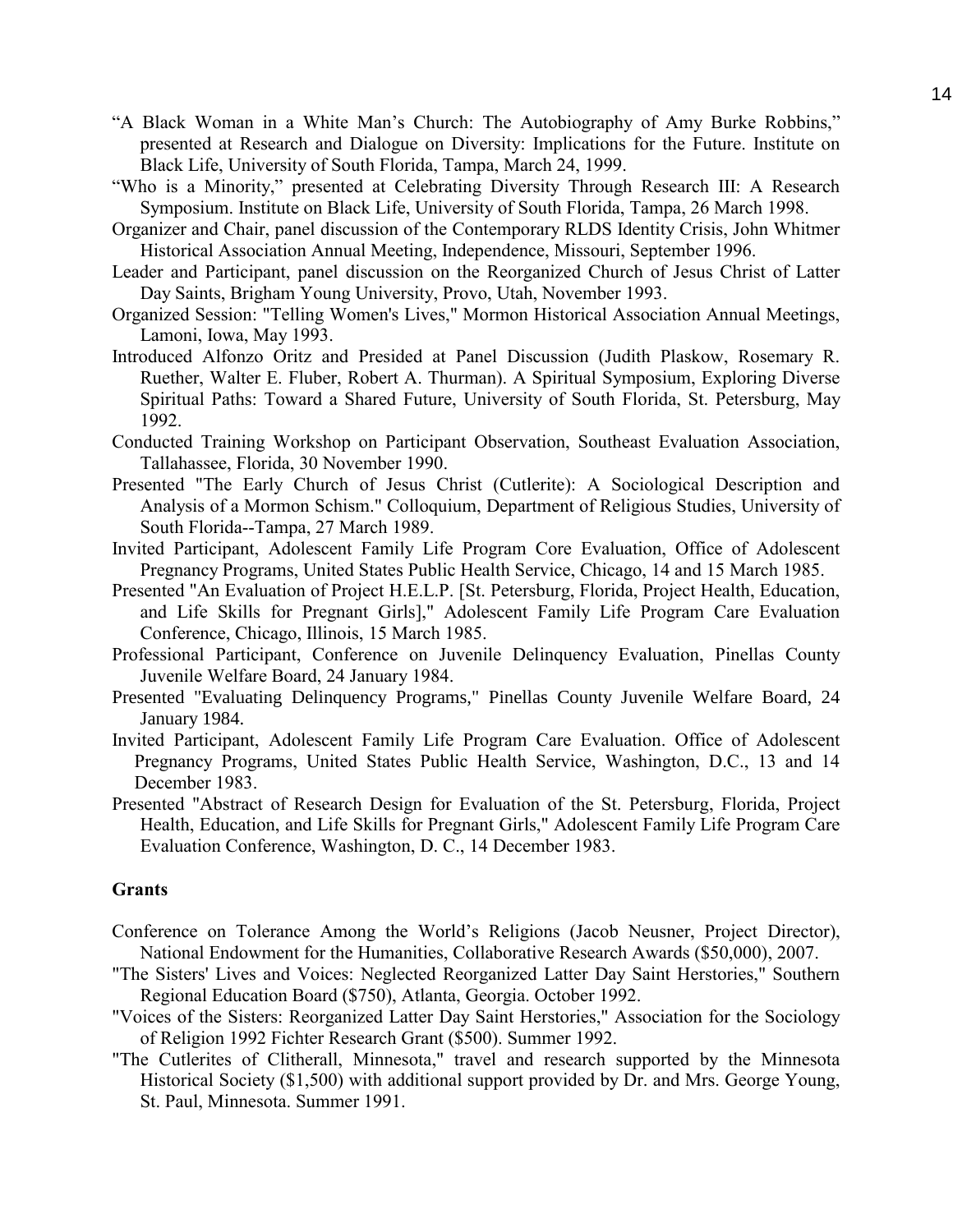- "Latter Day Saints of Tampa Bay," supported by a grant from the Florida Endowment for the Humanities to the National Conference of Christians and Jews, Inc., Tampa Bay Region, H. Roy Kaplan, Regional Director (\$600). Summer/Fall 1990.
- "Alpheus Cutler's Missionary Activities among the Delaware Indians on the Grasshopper River," Small Grants Program, Southern Regional Educational Board (\$750) Atlanta, Georgia. November 1989.
- "The Church of Jesus Christ (Cutlerite): A Sociological Study of a Mormon Splinter Group," College of Social and Behavioral Sciences Research Enhancement Award, University of South Florida. Archival research and travel (\$830). October 1988.
- "Who Were the Cutlerites?" Small Grants Program Award for travel and research in Salt Lake City, Utah. Southern Regional Education Board (\$750) Atlanta, Georgia. June 1988.
- "Between Science and Religion: A Sociology of American Occultism," College of Social and Behavioral Sciences, University of South Florida (\$1,000 research and travel). Spring 1985.
- "Professionals' Conceptions of the Adolescent Pregnancy Problem," research supported in part by the College of Social and Behavioral Sciences, University of South Florida, Tampa, Florida (\$500 for graduate assistance). Spring 1984.
- "Proposal for Evaluation of the St. Petersburg, Florida, Young Women's Christian Association's Project Health, Education, and Life Skills for Pregnant Girls." The Office of Adolescent Pregnancy Programs, Department of Health and Human Services, United States Public Health Service, Washington, D. C. 20201. July 1982. (Accepted).

#### **Service**

#### **Professional Service**

Editorial Board, *Journal of Mormon History*, January 2018 to present.

- Promotion (to full professor) review: Dr. Tanice G. Foltz, Department of Sociology, Indiana University Northwest, Gary, IN, 2011.
- Awards Committee, John Whitmer Historical Association, 2011 to 2014.
- Editorial Board, Studies in Religion and the Social Order, University Presses of America, 2006 to present.
- Editorial Board, Studies of the Religious Order, University Presses of America, 2002 to present.

Editor in chief, Studies of the Latter Day Saint Religion, Global Publications, 1999-2002.

Nominating Committee Member, Mormon History Association, 1997-2000.

Scholarship Committee, John Whitmer Historical Association, 1997 to 1999.

Board of Directors, John Whitmer Historical Association, 1997/8.

- Series Editor*, Universities of South Florida-Rochester-St. Louis Studies in Religion and the Social Order: Studies of Latter Day Saint Religion*, Scholars Press, Atlanta, Georgia, 1997- 1999.
- President, John Whitmer Historical Association, 1996/7 (executive authority for all association business; created and named student scholarship and awards).
- Vice-President and Program Chair, John Whitmer Historical Association, 1994 (responsible for organizing program for Spring and Fall meetings).
- Council, Mormon History Association, 1992-1994. (Attended Council Meetings, Salt Lake City, Utah, 11 and 12 September 1992; Lamoni, Iowa, May 21, 22, 1993; Salt Lake City, Utah, 10- 13 November 1993; Park City, Utah, May 1994.)

Annual Meeting Program Committee, Mormon History Association, 1993-1994. (Attended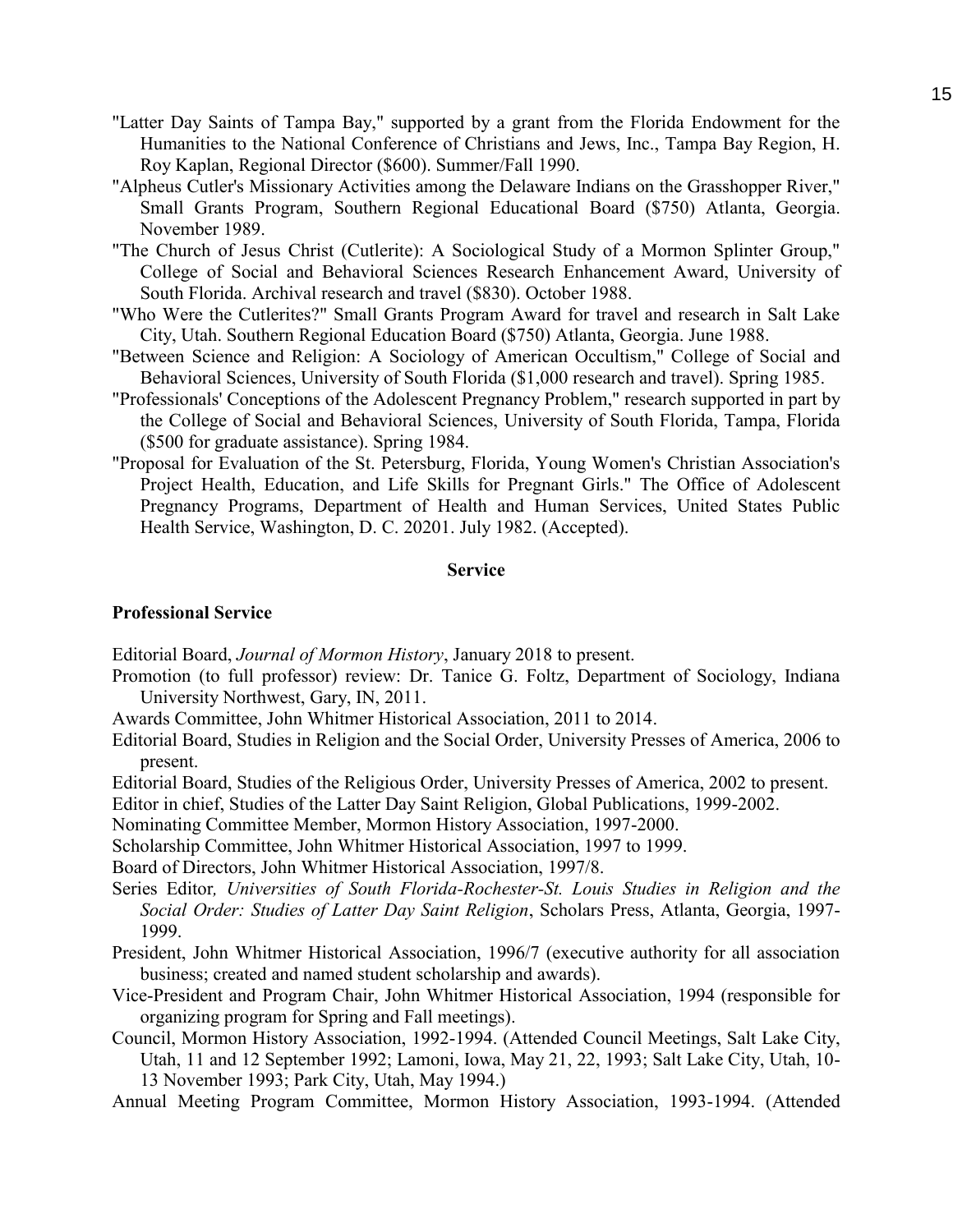committee meeting, Provo, Utah, 10 September 1992; Lamoni, Iowa, 22 May 1993; and Provo, Utah, 13 November 1993; visited meeting site, Park City, Utah, 11 September 1992.)

Annual Meeting Program Committee, John Whitmer Historical Association, 1992.

- Board of Directors, John Whitmer Historical Association, 1992-1994. (Attended committee meeting, Shenandoah, Iowa, 26 September 1992; and Independence, Missouri, 25 September 1993.)
- Editorial Board, *Universities of South Florida-Rochester-St. Louis Studies in Religion and the Social Order*, Scholars Press, Atlanta, Georgia, 1991-present.
- Editorial Associate, *Symbolic Interaction*, 1984-present.
- Editorial Board, *Journal of Contemporary Ethnography*, 1989-1997.
- Reviewer, Council for International Exchange of Scholars (Fulbright Reference Report), 1990.
- Consultant, Psychiatric Research, Veterans Administration Medical Center, Bay Pines, Florida, February 13, 1987--January, 1989.
- Associate Editor, Sage Publications, Sociological Observation Monograph Series, 1983-1997.
- Herbert Blumer Award Committee, 1989. Society for the Study of Symbolic Interaction.
- Associate Editor, *Urban Life*, 1979-1983.
- Associate Editor, *Pacific Sociological Review*, 1978-1980.
- Research Consultant, Center for Scientific Anomalies Research, Box 1052, Ann Arbor, Michigan 48103, elected 1983.
- Reviewer: Social *Studies of Science*; *Deviant Behavior*; *Journal of Family Issues*; *Sociology and Social Research*; *Urban Life/Journal of Contemporary Ethnography*; *Qualitative Sociology*; *Sociological Quarterly*; *International Journal for the Study of New Religions*; Routledge; Sage Publications; Scott, Foresman, and Company; University Presses of Florida; John Whitmer Historical Association Monograph Series; University of Tennessee Press; Westminster/John Knox Press; Routledge.

# **Community Service**

- Interview with Justin Williams, *Cincinnati Magazine*, the Gladstone Community (http://www.gladstonecommunity.org/our-story/), 22 February 2016.
- Comment on "Murderous Church in Upstate New York" for Diana Tourjee, *Broadly*, 15 October 2015.
- Interview with Laurel Dalrymple, National Public Radio, on divination, 25 August 2015.
- Meeting with Shenandoah Historical Society [\(http://www.greatershenandoahhs.org/\)](http://www.greatershenandoahhs.org/) about preserving and displaying cemetery headstones from Manti (and related issues). June 16, 2015.
- Interview with Blake Ellis, CNN, on "religious cults," February 27, 2015.
- Interview with Wavenly Ann Moore, *Tampa Bay Times*, on American religiosity, May 2014.

Interview with Luza Khudaykulova, BBC World Service radio, on occult practices, 12 December 2013 (this interview was translated into multiple languages and broadcast across central Asia) in late December/early January.

- "Our Native Roots," short essay with Perry Exley published in Anderson Family Newsletter (see http://www.brothersfive.ca/index.html).
- Interviews with Brandon Lawrey, *L.A. Weekly*, 27 June-3 July 2013, on Michael Jackson fanatics as a religious phenomenon.
- Interviews and field trips, *Buffalo Reflex* (Buffalo, Missouri), Mary Morris, on Stauffer Mennonites of Leadmine, June-July 2012.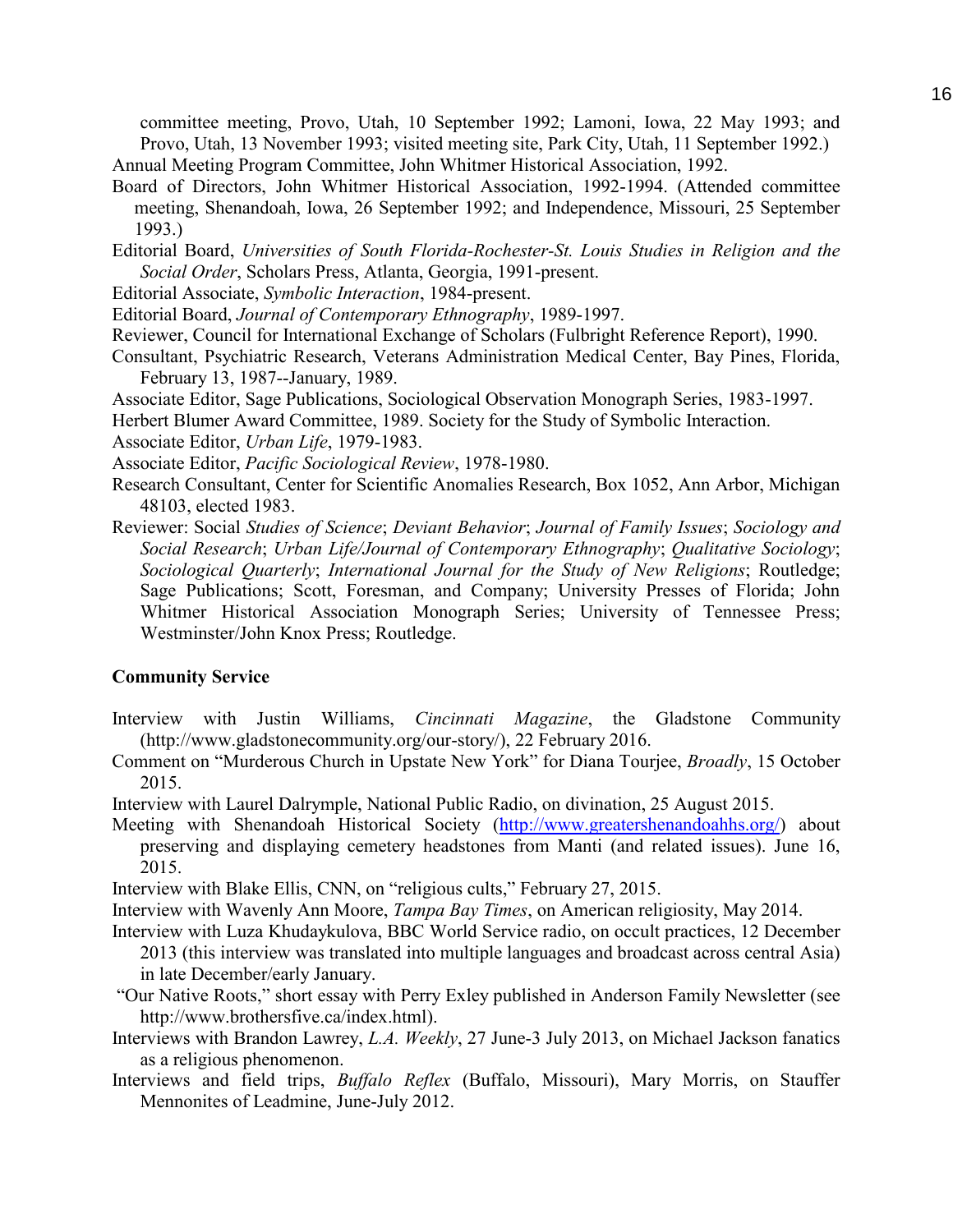Interviewed, USF Digital Bullpen, Kari Fuhrmann on Religious Studies, 22, February 2012.

- Interviewed, *St. Petersburg Times*, Stephie Hayes on Latter-day Saints (Mormons), 26 January 2011.
- Interviewed, *Seattle Times*, Janet Tu on Church of Scientology growth and expansion, 29 July 2010.
- Interviewed, *Tampa Tribune* on occult grave robbing, 2 July 2006.
- Interviewed, *Miami Herald* on Mormons, 6 January 2006.
- Interviewed, *St. Petersburg Times* on Scientology, 6 July 2005.
- Consultation (paid), Park and Ossian, P.A., Attorneys at Law, United Bank Plaza, Suite 200, 2201 N.E. Coachman Road, Clearwater, Florida, 33765. Analysis and Interpretation of the social structure and organization of the Church of God of Prophecy. September 2004-May 2005.
- Interviewed, *St. Petersburg Times* (Sherry Day) on Neopaganism, 26 October 2004.
- Interviewed, *St. Petersburg Times* (Janet Zink) on Mormonism, 26 January 2004.
- Interviewed, WSSR (radio network) on Witchcraft, 25 June 2003 (broadcast nationally).
- Speaker, Campaign Banquet (Mozella G. Mitchell Campaign for Bishop, African Methodist Episcopal Zion Church), 5 October 2002.
- Consultation (unpaid), Dr. Gregory Saathoff, Conflict Resolution Specialist, Critical Incident Response Group, Federal Bureau of Investigation, Washington, D.C. (on Washington sniper), October 2002.
- Interviewed, *Miami Herald* (by Donna White on the Latter-day Saint religion), October 2002.
- Visit and consultation, Church of Scientology, Los Angles, CA, 26-29 January 2001.
- Consultation (unpaid), Gerry Wickman, Health Systems Research, Gainesville, Florida, December 1999 to 2001.
- Discussions, Church of Scientology, Clearwater, Florida, December-May 2000.
- Interviewed, *St. Petersburg Times* (on Neopaganism and Witchcraft), 11 May 2000.
- Consultation (paid), Law Office of the Capital Collateral Regional Counsel, Middle Region, (capital crime case involving the occult), including testimony in Federal Court, Tampa, Florida, May 2000 to August 2000.
- Interviewed, *Post Courier*, Charleston, SC, (on Neopaganism), 20 March 2000.
- Interviewed (taped for live broadcast), USF Radio Network (on Neopaganism), 20 March 2000.
- Interviewed, *St. Petersburg Times* (on fire walking), 13 January 1999.
- Interviewed, *St. Petersburg Times* (on cults), 18 December 1999.
- Interviewed, *St. Petersburg Times* (on witchcraft), 22 October 1999.
- Presentation, "Cults in America: Are They Dangerous," Chapel By-The-Sea Community Church, Clearwater Beach, Florida, 18 October 1999.
- Interviewed, WUSF (on millennialism), 29 April 1999.
- Interviewed, *Tampa Tribune* (on cults), 17 April 1999.
- Interviewed, WFTS TV 28 (Steve Barret on cults), 17 March 1999.
- Interviewed, *Tampa Tribune* (on cults), 13 March 1999.
- Interviewed, *Chicago Tribune* (Glen Elassar on Wicca), 25 February 1999.
- Interviewed, NBC News Today Show (video tape with Kerry Sanders on cults and sects), 20 October 1998 (aired nationally on 23 October 1998).
- Interviewed, NBC News Today Show (Kerry Sanders, on cults and sects), 9 October 1998.
- Interviewed, *St. Petersburg Times* (on cults and sects), 4 October 1998.
- Interviewed, WFLA Radio (live broadcast on cults and sects), 2 October 1998.
- Interviewed, *Tampa Tribune* (by Lisa Davis on marketing religion), 14 July 1998.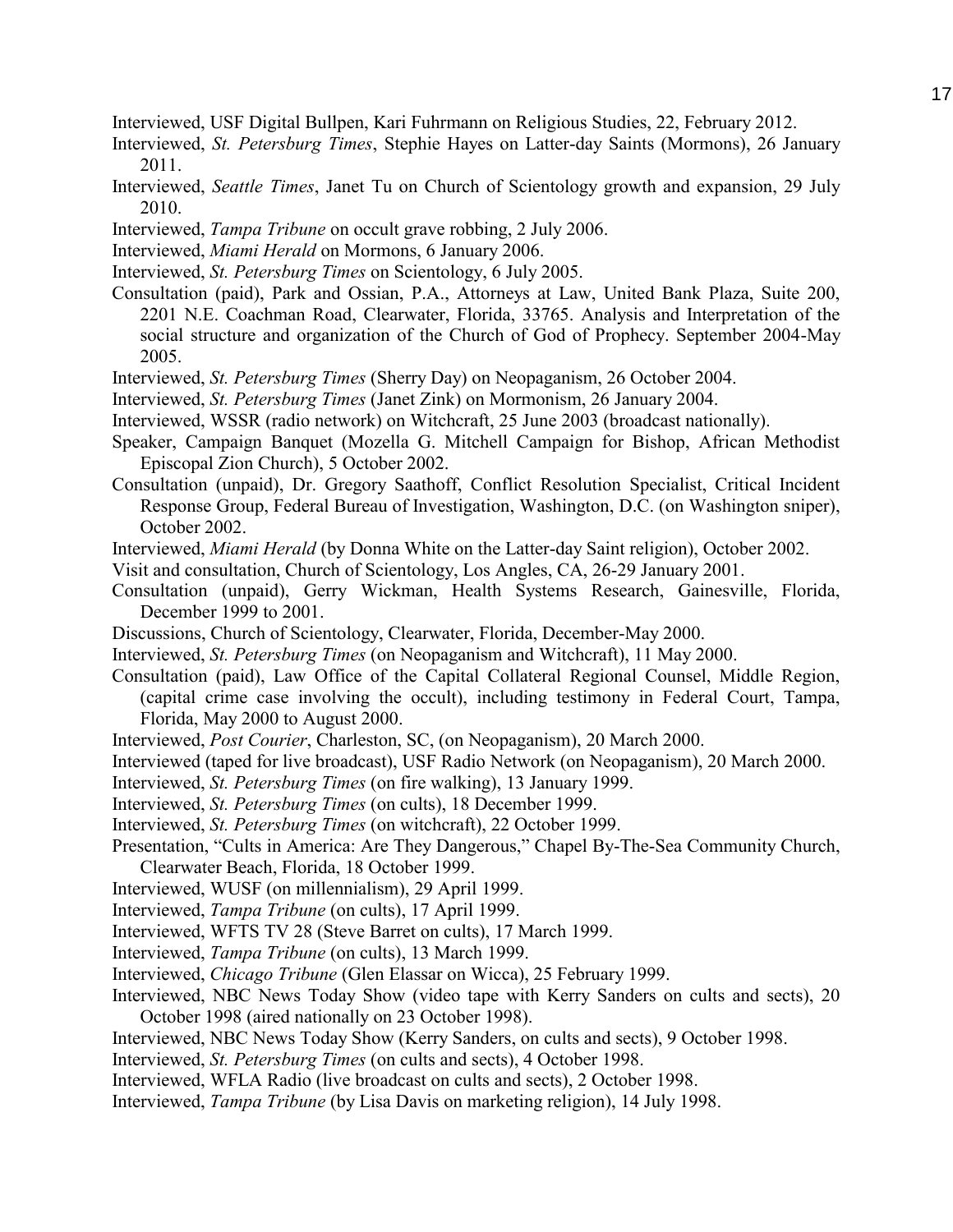- Interviewed, WTSP TV 10, WTVT TV 13, and WFTS TV 28 (on Voodoo) and video tapes aired repeatedly over the following few days, 29 June 1998.
- Interviewed, *St. Petersburg Times* (on cults) 15 May 1998 (see story by Tanya Decker).

Interviewed, *City Link* (on witchcraft) 22 October 1997 (see story by Davis).

- Interviewed, *Weekly Planet* (on witchcraft) 23 October 1997 (see October 30-November 5 story, pp. 11, 13, by David Harris).
- Interviewed, on Baha'i Faith in America, *Bradenton Herald*, (see story by Donna Hartman) 3 October 1997.
- Interviewed, on religious cults, *The Orlando Sentinel*, 11 September 1997 (see 12 September story by Mark I. Pinsky).
- Guest Speaker, on religious cults, The National Conference of Greater Orlando, Orlando, Florida, 11 September 1997.
- Guest Lecture, College of Public Health, University of South Florida, on the methodology of participant observation, 9 June 1997.
- Interviewed, *St. Petersburg Times* (on Latin American religion), 10 April 1997 (see 12 April story by Waveney Ann Moore).
- Interviewed, *St. Petersburg Times* (on religion and politics), 17 March 1997 (see 19 March story by Waveney Ann Moore).
- Interviewed on Heaven's Gate, 26-29 March 1997, by assorted print and video media (video tapes with (WFLA TV 8, WTSP TV 10, WTVT TV 13, WFTS TV 28, WTOG TV 44, aired repeatedly over the new few days).
- Interviewed, *USA Today* (on Vampire Teens), 8 December 1996 (see 9 December story by Debra Sharp).
- Interviewed, WTVT TV 13 (background and video tape on Wicca), 2-3 December 1996.
- Interviewed, WFTS TV 28 (video tape on psychics), 2 October 1996.
- Interviewed, WTSP TV 10 (video tape on new age religions), 22 August 1996.
- Interviewed, *Tampa Tribune* (on religious cults), 8 July 1996.
- Interviewed, *St Petersburg Times* (on Satanism), 11 June 1996.
- Consultant and Expert Witness, Church of Iron Oakes (Florida), May 1996 to 2000.
- Host, Florida Institute of Oceanography, US/Thailand Coral Reef Management Workshop, 4 July-18 July 1995.
- Interviewed, *Tampa Tribune* (on Neopaganism), 11 July 1995 (see story, "USF sculpture gets national notice," by Cathy Cummins, 13 July, 1995).
- Interviewed, *The Lakeland Ledger* (on Wicca), 18 April 1995.
- Interviewed, *St Petersburg Times* (on Satanic rituals), 17 April 1995 (see story, "Parents find pig's head in girl's grave," by Katherine Shaver, 18 April 1995).
- Interviewed, WTVT TV 13 (video tape on cults), 13 February 1995.
- Interviewed, *Tampa Tribune* (on end of world), 25 January 1995.
- Interviewed, WTSP TV 10 (on angels), 24 January 1995.
- Interviewed, *Tampa Tribune* (Mike Sznajbevman) on Scientology (see story of 5 December 1994).
- Superstars (Department of Marine Science fund raiser); tennis judge; 22 October 1994.
- Interviewed, *Inside USF* (Alissa Algarin). See story of October 28-November 9, 1994.
- Interviewed, WTSP TV 10 (cults), 5 October 1994 (several sound bites aired over next few days).
- Interviewed, WTSP TV 10 (on witchcraft), 21 September 1994.
- "History and Myth," talk presented to The Reorganized Church of Jesus Christ of Latter Day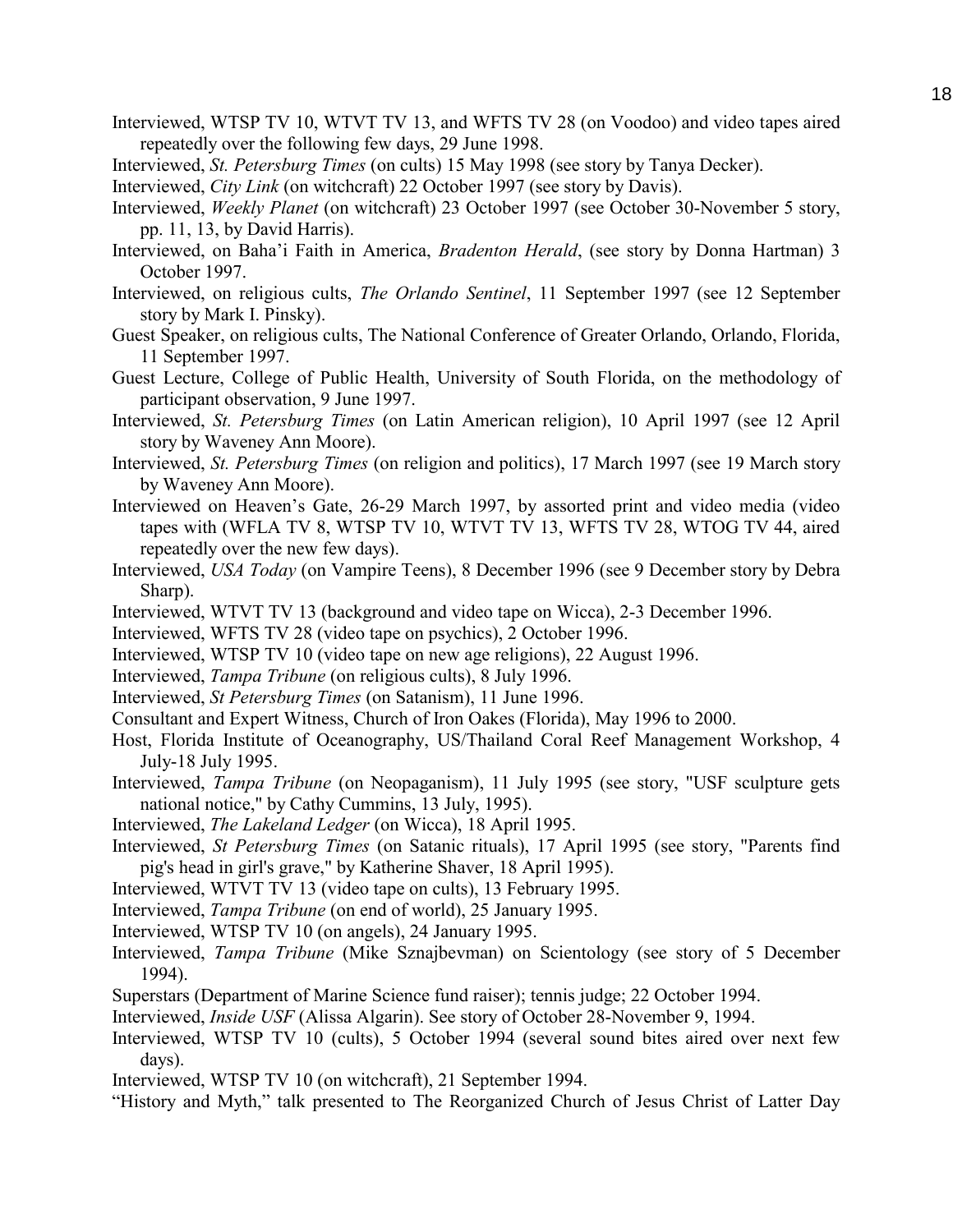Saints, Sarasota Branch, October 10, 1993.

- "Zion and the Temple: Their Place in History and Relevance for the Church Today," talk presented to The Reorganized Church of Jesus Christ of Latter Day Saints," St. Petersburg, Florida, Branch, September 19, 1993.
- Interviewed, *Tampa Tribune* (on witchcraft), August, 1993. See Suzie Siegel, "Witches and Witchcraft: The Hunt for the Truth," *Tampa Tribune*, Baylife Section, 1,5.
- Interviewed, WFLA TV 8 (on extraordinary religious experience), August 12-24, 1993.
- Interviewed, *Tampa Tribune* (on Women's Spirituality), May 11, 1993. See Karen Haymon Long, "Women's movement embraces goddesses," *The Tampa Tribune*, Monday, May 17, 1993.
- "Reorganized Latter Day Saint Women," a Mother's Day presentation to the St. Petersburg Branch of the Reorganized Church of Jesus Christ of Latter Day Saints, May 9, 1993.
- Interviewed, *St. Petersburg Times* (on LDS Church organization), 5 and 7 May 1993.
- Interviewed (live), WBSV TV-62 (Sarasota, FL) 10 p.m. news (on Branch Davidians), 22 April 1993.
- Interviewed (taped), WTSP TV 10 (on Branch Davidians), 19 and 20 April 1993 (aired on multiple news programs over the next week).
- Interviewed (taped), WTOG TV 44 (on Branch Davidians), 19 April 1993 (aired multiple times over the subsequent week).
- Interviewed (taped), WTVT TV 13 (on Branch Davidians), 19 April 1993 (aired multiple times over following week).
- Interviewed (live by telephone), WBSV TV-62 (on Branch Davidians), 19 April 1993.
- Interviewed (live), WFLA radio news (on Branch Davidians).
- Interviewed, *USF Oracle* (on Branch Davidians), 19 April 1993 (for story published on 20 April 1993).
- Interviewed, WTSP TV 10 (on Branch Davidian), March 1993.
- Interviewed, WTOG TV 44 (on Branch Davidian), March 1993.
- Interviewed, *Bradenton Herald* (on American Christianity), December 1992.
- Interviewed, *Sarasota Herald Tribune* (on religious education), September 1992.
- Interviewed, WFLA TV 8 (on contemporary American religion), March 1992.
- Interviewed, WTVT TV 13, by Steve Geiger (on religious sects), February 1992.
- Interviewed, *Tampa Tribune* (on Potter House), October 1991.
- Interviewed, *Bradenton Herald* (on Halloween), October 1991.
- Interviewed, *St. Petersburg Times* (on Latter Day Saints of Tampa Bay), October 1991.
- "The Cutlerites of Iowa," presentation to Shenandoah Historical Society, Shenandoah, Iowa, July 1991.
- Interviewed, *Tampa Tribune* (on climate and crime), June 1991.
- Interviewed, *Tampa Tribune* (on religious orientation of baby boomers), June 1991.
- Interviewed, *St. Petersburg Times* (on climate and crime), June 1991.
- Consultant (unpaid), St. Petersburg, Florida, Police Department on cultural diversity, April 1991.
- "Latter-day Saints of Tampa Bay," presentation to National Conference of Christians and Jews, Inc., Tampa Public Library, April 1991.
- Interviewed, *St. Petersburg Times* (on violent crime), March 1991.
- Interviewed, WTVT TV 13 (on violent crime), March 1991.
- Interviewed, *Tampa Tribune* (on Mormons in the Tampa Bay area), February 1991.
- Interviewed, *Orlando Sentinel* (on Mormon temple), February 1991.
- Interviewed, *Miami Herald* (on religious affiliations of the 60's generation), 1990.
- Interviewed, *St. Petersburg Times* (on cults and sects), 1989-1990.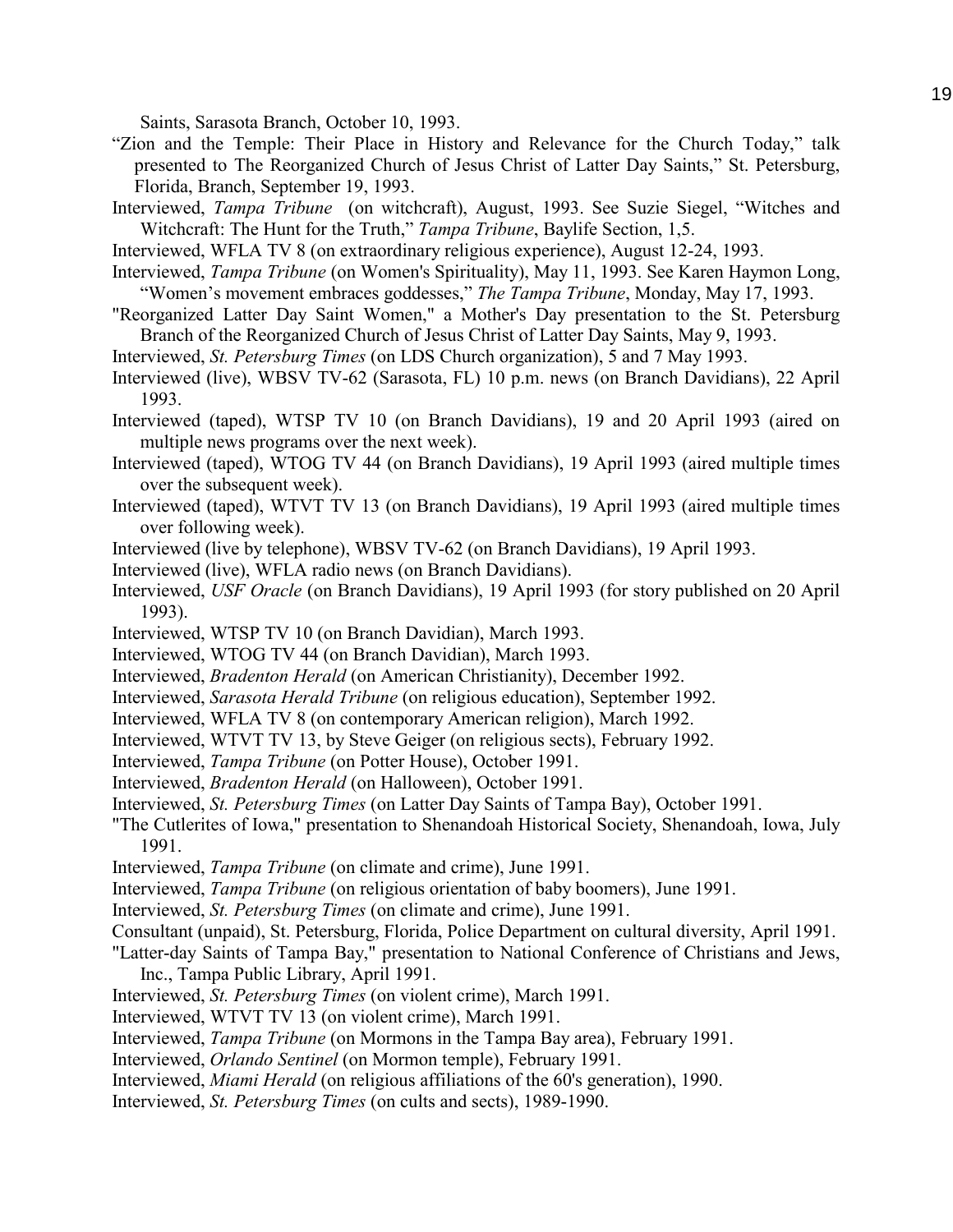"Participant Observation," presented to University of South Florida at St. Petersburg, Campus Advisory Board, September 1989.

"The Emergence and Development of New Religious Movements," presented to the Church by the Sea, Madeira Beach, June 1989.

"New Religions, Mormons and the Church of Jesus Christ (Cutlerites)," presented to the Unitarian Universalist Church of Clearwater, July 1988.

"The Occult Tarot," paper presented at Brown Bag Lecture Series, University of South Florida at St. Petersburg, January 1985.

Consultant (unpaid) and Principal Evaluator (paid), St. Petersburg Young Women's Christian Association, Project Health, Education, and Life Skills for Pregnant Girls, Spring 1982 to Spring 1988.

Consultant (unpaid), St. Petersburg Neighborhood Housing Services, 1979-1980.

Guest speaker on Cults and Sects, Unitarian Church, St. Petersburg, Florida, August 1979.

Guest, WSUN Radio, Program on the Peoples Temple, December 1978.

## **University Service**

University of South Florida, College, Departmental, State University System Councils and Committees

# 2017-2018

Chair, Faculty Advisory Committee, Department of Religious Studies Member, Graduate Committee, Department of Religious Studies

# 2015-2017

Chair, Faculty Advisory Committee, Department of Religious Studies

# 2014-15

Chair, Faculty Advisory Committee, Department of Religious Studies. United Faculty of Florida, USF Tampa, assistant to Grievance Committee

# 2013-14

Faculty Advisory Committee, Department of Religious Studies. United Faculty of Florida, USF Tampa, assistant to Grievance Committee

# 2012-13

Faculty Advisory Committee, Chair, Department of Religious Studies (Fall 2012) Tenure and Promotion Committee, Department of Philosophy (Fall 2012) United Faculty of Florida, USF Tampa, assistant to Grievance Committee Sabbatical leave (Spring 2013)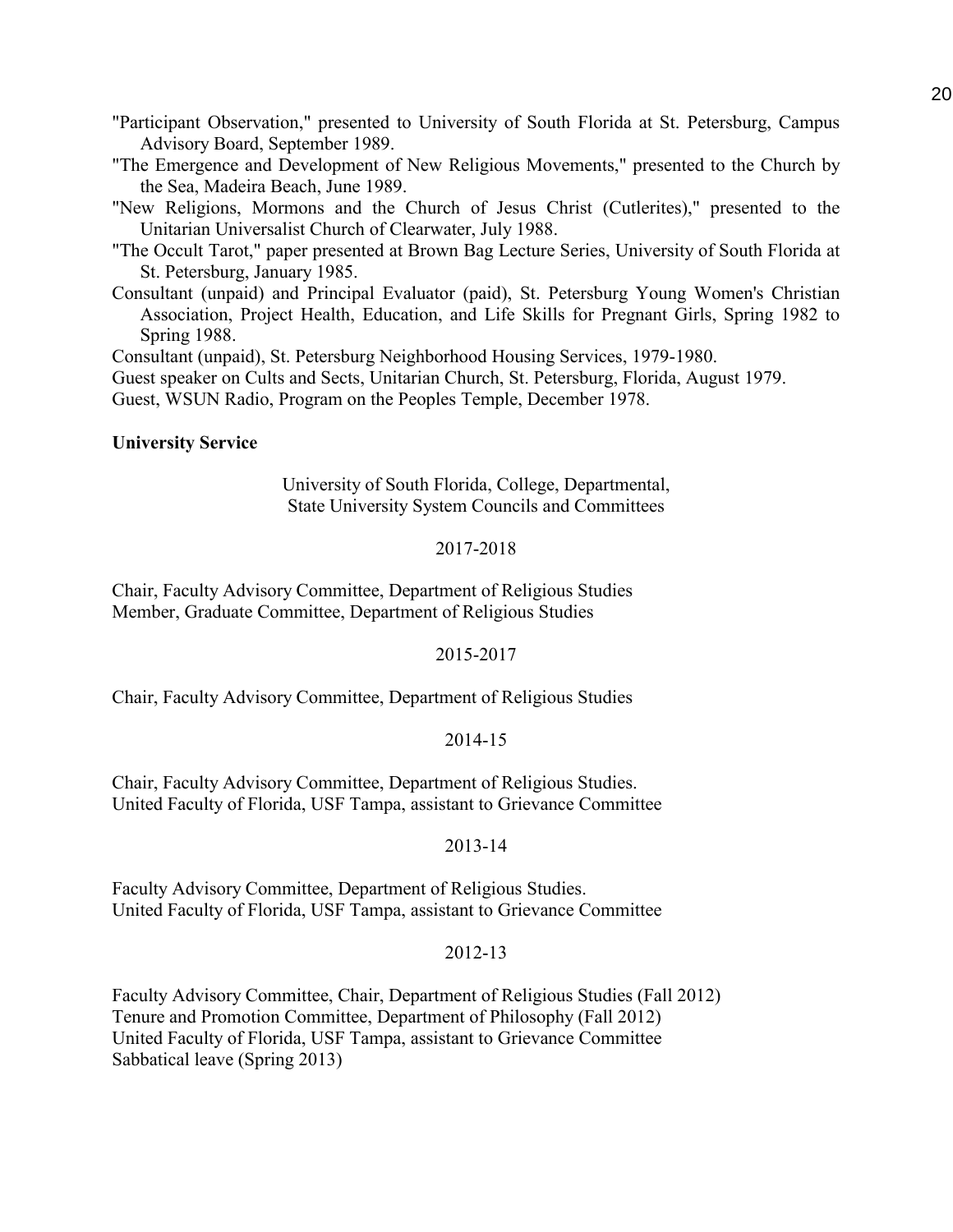Faculty Advisory Committee, Department of Religious Studies

# 2010-11

Undergraduate Committee, Department of Religious Studies

2009-2010

Undergraduate Committee, Department of Religious Studies

2008-09

Undergraduate Committee, Department of Religious Studies Vision Statement Committee, Department of Religious Studies External Funding Committee, Department of Religious Studies

#### 2007-08

Faculty Advisory Committee, Department of Religious Studies Undergraduate Committee, Department of Religious Studies External Funding Committee, Department of Religious Studies

## 2006-07

Developmental Leave External Funding Committee, Department of Religious Studies

#### 2005-2006

Council of Chairs, College of Arts and Sciences Humanities Chairs (College of Arts and Sciences)

## 2004-2005

Council of Chairs, College of Arts and Sciences Humanities Chairs (College of Arts and Sciences) Tenure and Promotion Committee (College of Arts and Sciences).

## 2003-2004

Council of Chairs, College of Arts and Sciences Humanities Initiative Task Force (College of Arts and Sciences) Humanities Chairs (College of Arts and Sciences) Tenure and Promotion Committee (College of Arts and Sciences).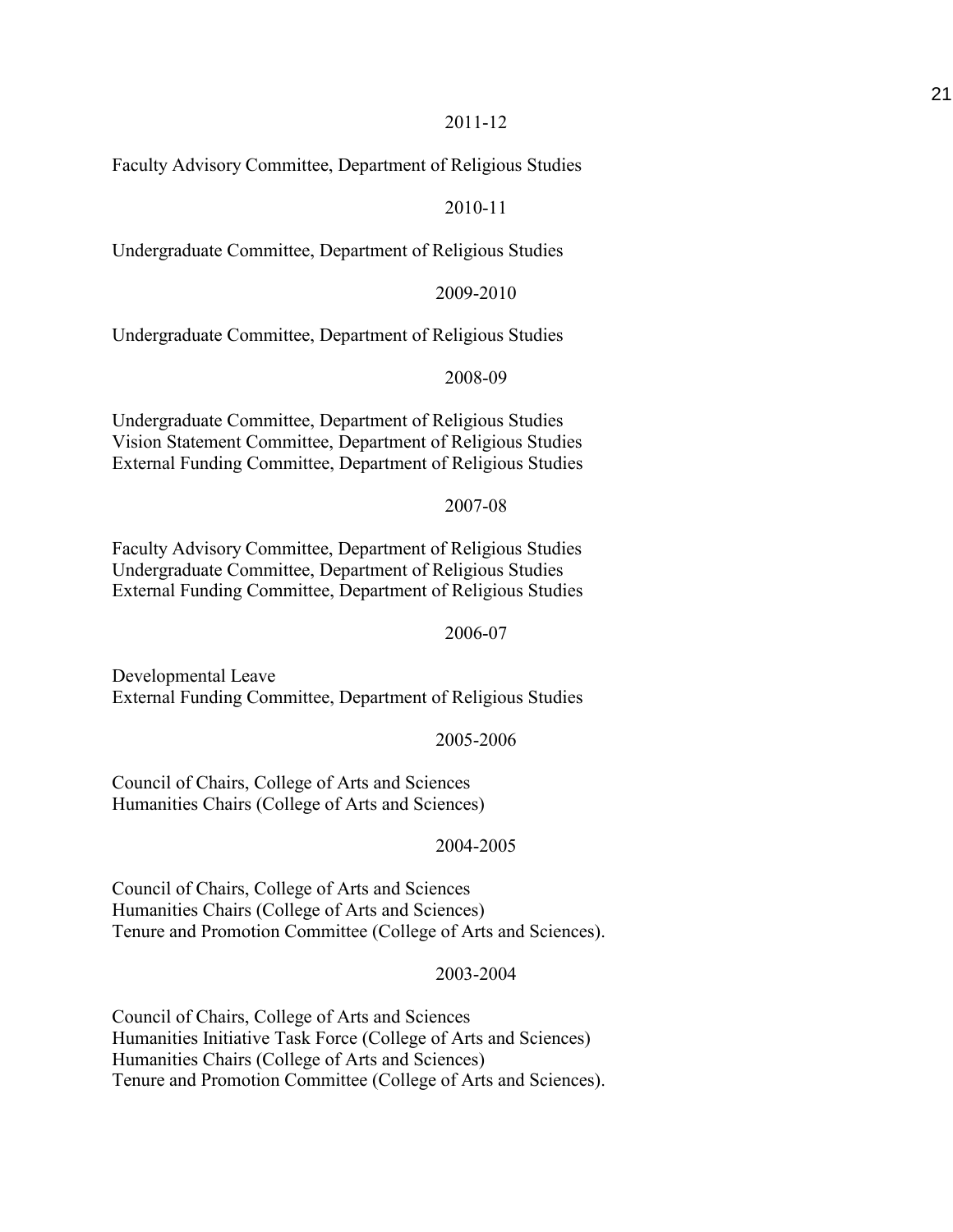Council of Chairs, College of Arts and Sciences.

## 2001-2002

Council of Chairs, College of Arts and Sciences.

## 2000-2001

Council of Chairs, College of Arts and Sciences. Selected, Honors and Awards Committee (1998-2000), College of Arts and Sciences Selected, Faculty Mentor Program, College of Arts and Sciences.

## 1999-2000

Council of Chairs, College of Arts and Sciences. Selected, Honors and Awards Committee (1998-2000), College of Arts and Sciences Selected, Faculty Mentor Program, College of Arts and Sciences. Appointed, St. Petersburg Campus Liaison, Department of Religious Studies.

#### 1998-1999

Selected, Honors and Awards Committee (1998-2000), College of Arts and Sciences Selected, Faculty Mentor Program, College of Arts and Sciences. Appointed, Graduate Committee, Department of Religious Studies. Appointed, St. Petersburg Campus Liaison, Department of Religious Studies. Appointed, Curriculum Committee, Department of Religious Studies. Appointed, Ad hoc PEP Evaluation Committee, Department of Religious Studies

## 1997-1998

Faculty Advisor, University Pagan Allied Network, USF Student Organization Selected, Faculty Mentor Program, College of Arts and Sciences. Appointed, Lectures and Colloquia Committee, Department of Religious Studies. Appointed, Annual Peer Review Committee, Department of Religious Studies. Appointed, Curriculum Committee, Department of Religious Studies.

#### 1996-1997

Appointed, Search Committee, Chair, Department of Religious Studies. Appointed, Library Representative, Department of Religious Studies. Faculty Advisor, Pagan Allied Network, USF Student Organization. Appointed, Graduate Committee, Department of Religious Studies. Appointed, Annual Evaluation Committee, Department of Religious Studies.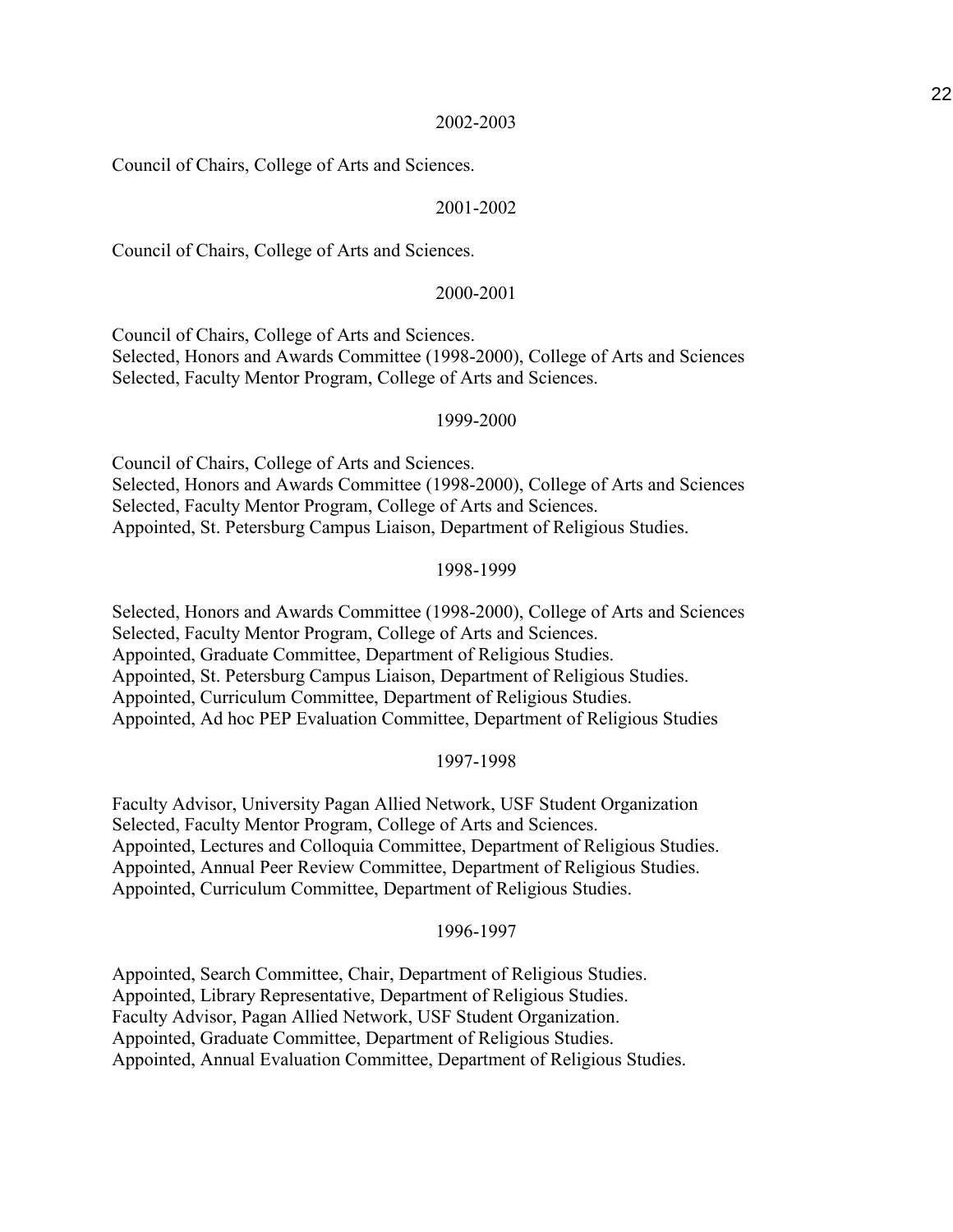Faculty Advisor, Pagan Allied Network, USF Student Organization. Appointed, Ethnic Diversity Committee, St. Petersburg Campus. Appointed, Graduate Committee, Department of Religious Studies.

## 1994-1995

Faculty Advisor, Pagan Allied Network, USF Student Organization. Appointed, Graduate Committee, Chairperson, Department of Religious Studies. Appointed, Annual Evaluation Committee, Department of Religious Studies.

#### 1993-1994

Appointed, Search Committee, Chairperson, Department of Religious Studies.

Appointed, Graduate Committee, Chairperson, Department of Religious Studies.

Appointed, Annual Evaluation Committee, Department of Religious Studies.

Appointed, Ethnic Diversity Committee, St. Petersburg Campus.

Appointed, Outstanding Undergraduate Teacher Award Committee, St. Petersburg Campus.

## 1992-1993

Appointed, Annual Evaluation Committee, Department of Religious Studies

Appointed, Graduate Committee, Department of Religious Studies, Chair

Appointed, Tenure and Promotion Committee, Department of Religious Studies

Appointed, Committee on Minor on St. Petersburg Campus, Department of Religious Studies, Chair

Appointed, Outstanding Undergraduate Teacher Award Committee, St. Petersburg Campus

#### 1991-1992

Appointed, Graduate Committee, Department of Religious Studies, Chair

Appointed, Annual Evaluation Committee, Department of Religious Studies

Appointed, Cultural Diversity Committee, St. Petersburg Campus

Appointed, Committee on Minor on St. Petersburg Campus, Department of Religious Studies, Chair

Appointed, College of Arts and Sciences, Student Grievance Committee, elected Chair

#### 1990-1991

Elected, At-Large member, Faculty Advisory Committee, St. Petersburg Campus, Elected, **Chairperson** 

Appointed, Chairperson, Sociology Recruitment Committee, St. Petersburg Campus

Appointed, Tenure and Promotion Committee, St. Petersburg Campus

Appointed, Graduate Committee, Department of Sociology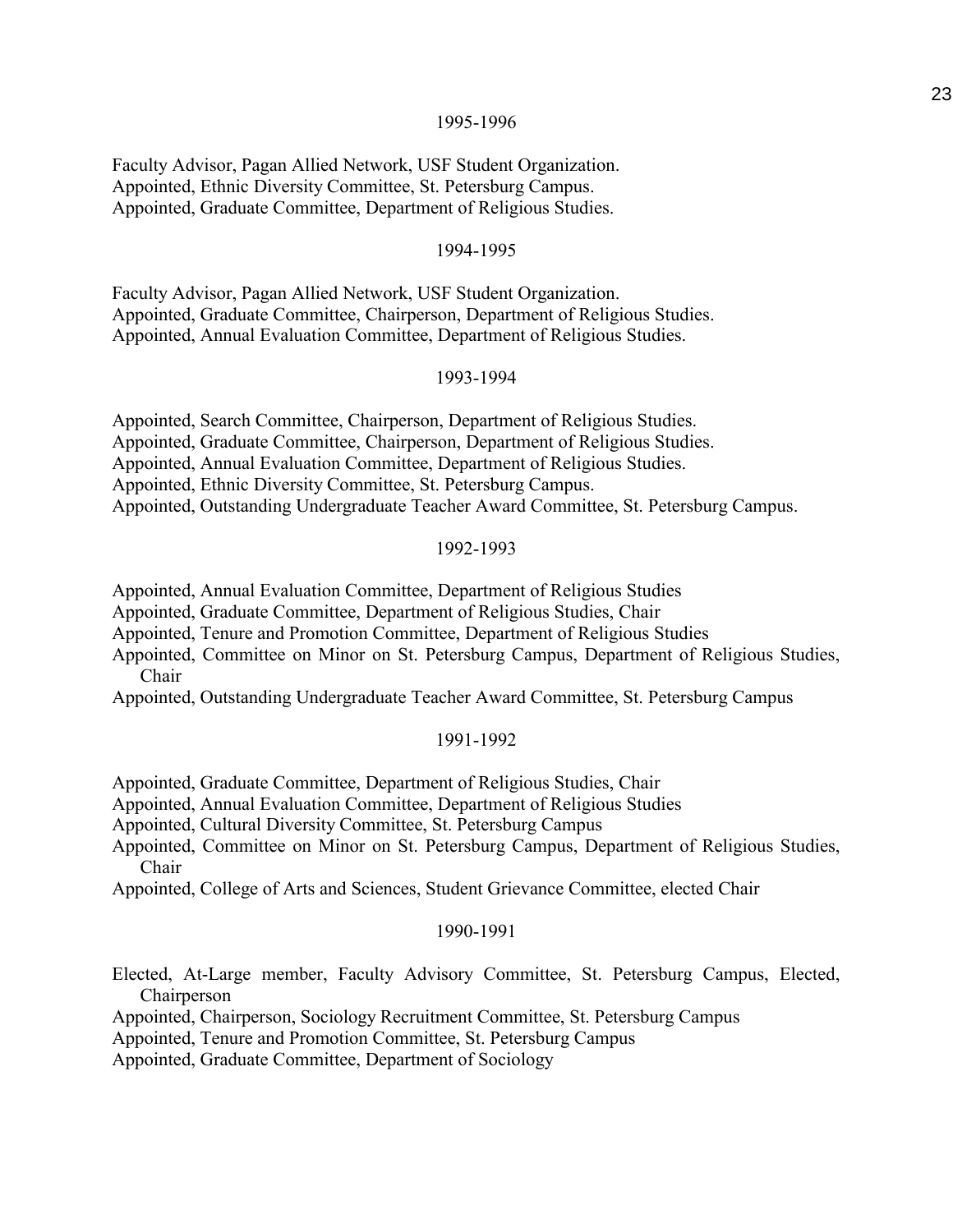Elected, At-Large member, Faculty Advisory Committee, St. Petersburg Campus, Elected, Chairperson

Appointed, Dean's Community Needs Committee, St. Petersburg Campus

Appointed, Chairperson, Sociology Recruitment Committee, St. Petersburg Campus

Appointed, Graduate Committee, Department of Sociology

#### 1988-1989

Appointed, Graduate Committee, Department of Sociology Elected, At-Large member, Faculty Advisory Committee, Elected, Chairperson

#### 1987-1988

Appointed, Graduate Committee, Department of Sociology Appointed, Chair Special Evaluation Committee, St. Petersburg Campus

#### 1986-1987

Appointed, Computer Committee, St. Petersburg Campus

#### 1985-1986

Appointed, Computer Committee, St. Petersburg Campus Appointed, Dean's Advisory Committee on Annual Evaluations, St. Petersburg Campus Appointed, Library Committee, St. Petersburg Campus

#### 1984-1985

Appointed, St. Petersburg Campus Representative, Library Council

Elected, At-large representative, Faculty Advisory Committee, St. Petersburg Campus.

Appointed, Campus Dean Screening Committee

Appointed, Computer Committee, St. Petersburg Campus.

Appointed, Graduate Committee, Department of Sociology.

Appointed, Dean's Advisory Committee on Annual Evaluation, St. Petersburg Campus

#### 1983-1984

Elected, At-large representative, Faculty Advisory Committee, St. Petersburg Campus.

Appointed, Computer Committee, St. Petersburg Campus.

Appointed, Graduate Committee, Department of Sociology.

Appointed, Research Resources Committee, Department of Sociology.

Appointed, Core Committee for Developing Graduate Program in Qualitative Sociology, Department of Sociology (supported by NEH grant).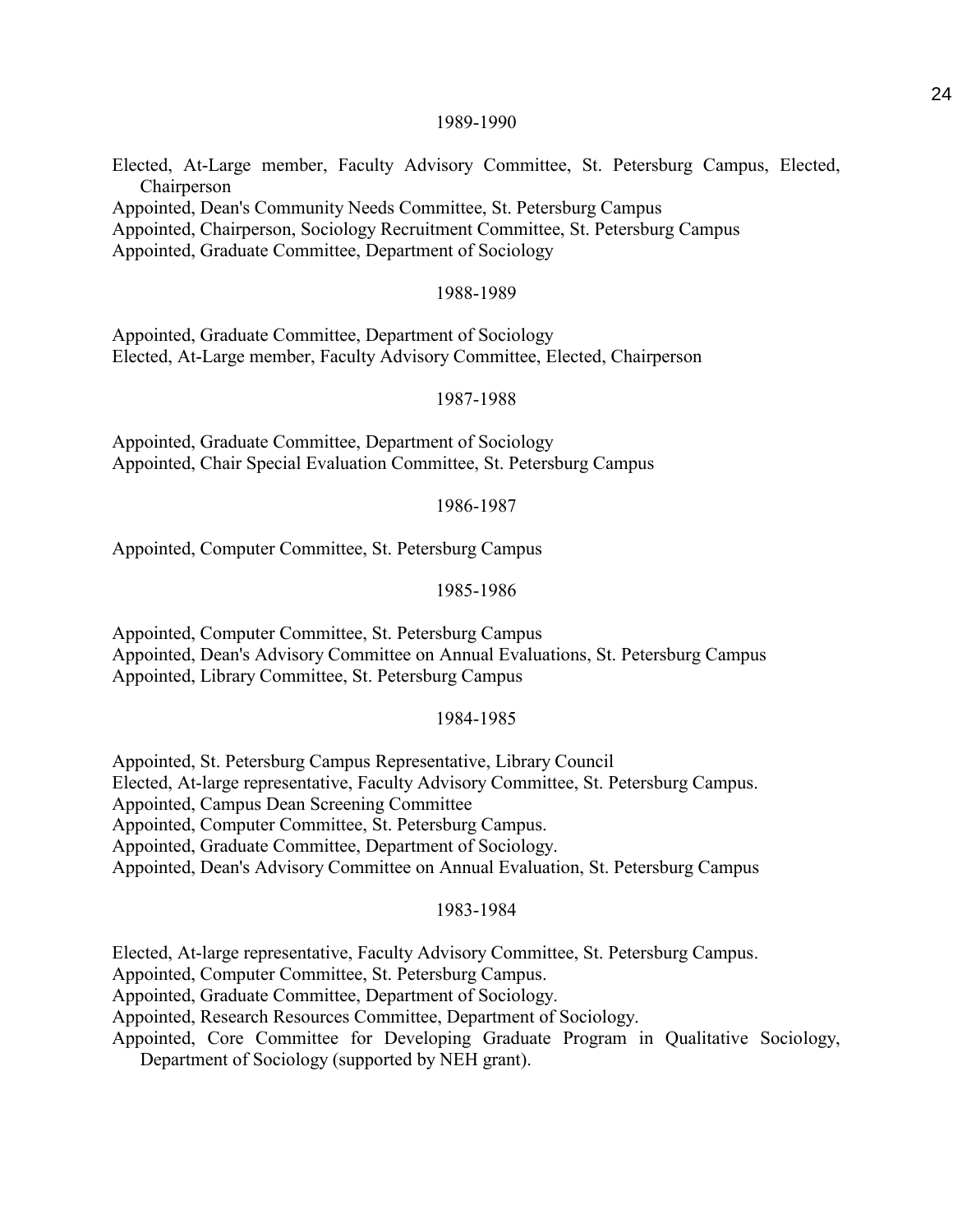Appointed, Undergraduate Committee, Department of Sociology Elected, At-large representative, Faculty Advisory Committee, St. Petersburg Campus.

#### 1981-1982

Appointed, Ad Hoc Committee for Revision of Operating Guidelines for Regional Campus Operations.

Elected, College of Social and Behavioral Sciences Representative, Faculty Advisory Committee, St. Petersburg Campus.

Elected, Faculty Advisory Committee, Department of Sociology.

Appointed, Undergraduate Committee, Department of Sociology.

Appointed, Guest Speakers Committee, Department of Sociology

#### 1980-1981

Elected, College of Social and Behavioral Sciences Representative, Faculty Advisory Committee, St. Petersburg Campus.

Volunteered, Faculty Advisor, Lecture Series Committee, St. Petersburg Campus.

Appointed, St. Petersburg Campus representative on two annual review committees.

Elected, Faculty Advisory Committee, Department of Sociology (chaired, Faculty Search and Recruitment Subcommittee).

Appointed, Undergraduate Committee, Department of Sociology.

Appointed, Library Committee, Department of Sociology.

## 1979-1980

Elected, College of Social and Behavioral Sciences representative, Faculty Advisory Committee, St. Petersburg Campus.

Volunteered, Faculty Advisor, Lecture Series Committee, St. Petersburg Campus.

Appointed, St. Petersburg Campus representative on one annual review committee.

Appointed, Undergraduate Committee, Department of Sociology.

Appointed, Library Committee, Department of Sociology.

#### 1978-1979

Appointed, Undergraduate Committee, Department of Sociology.

Appointed, St. Petersburg Campus representative to Faculty Advisory Committee for annual review, Department of Sociology.

## **Professional Affiliations**

Alpha Kappa Delta: International Sociology Honor Society Association for the Sociology of Religion Iowa Historical Society John Whitmer Historical Association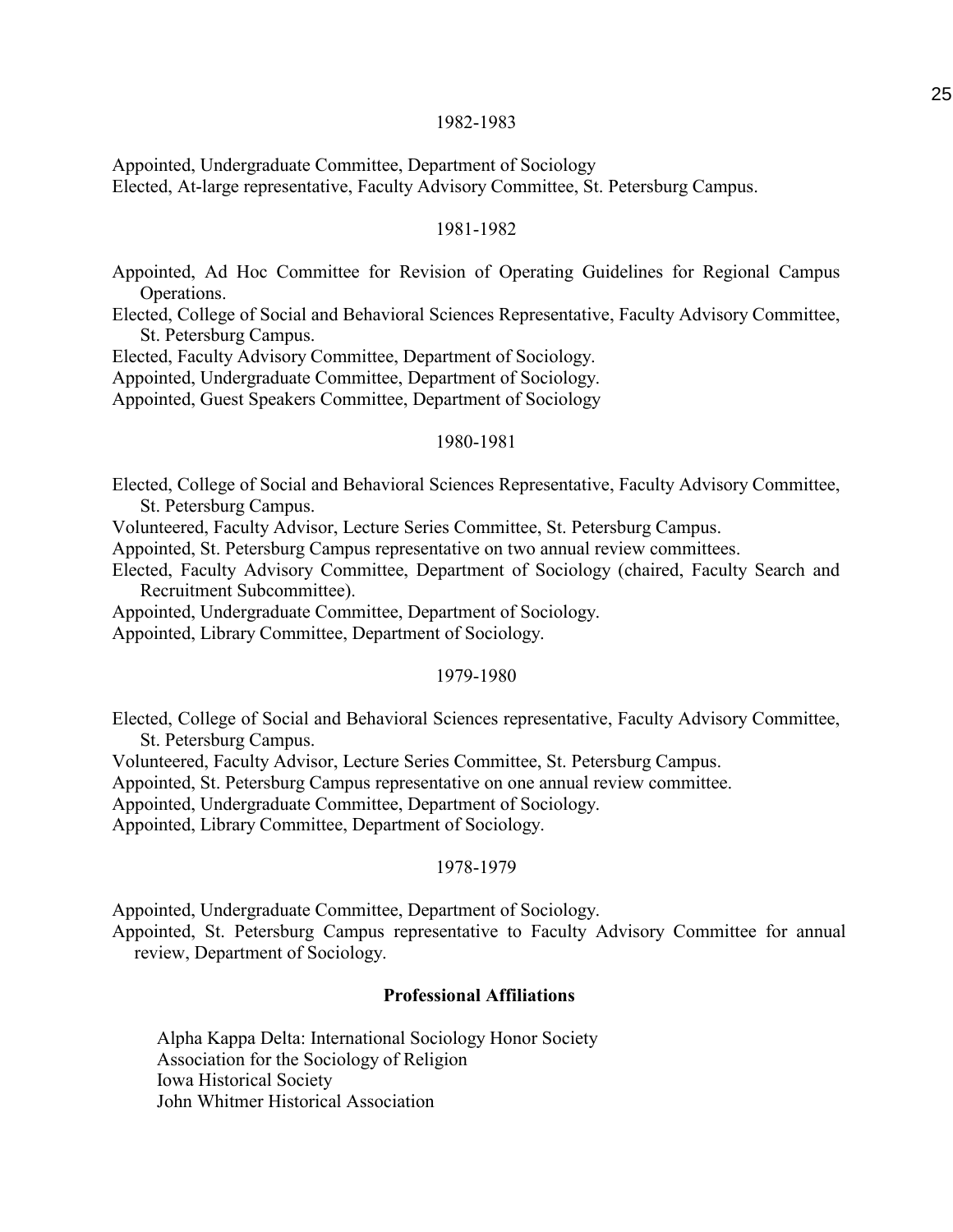Otter Tail County (Minnesota) Historical Society Minnesota Historical Society Mormon History Association Society for the Scientific Study of Religion Society for the Sociological Study of Mormon Life Society for the Study of Symbolic Interaction

#### **Teaching and Research Interests**

Sociology of Culture, Knowledge, and Religion, Science and Religion, Cults and Sects

American Religion, Native American Religions, New Religions, Mormonism, Shakerism, Occultism, Neopaganism, Witchcraft, Scientology, Anabaptists

Philosophy of Social Science, Methodology, Qualitative Research, Historical Sociology, and Ethnography

Social Psychology, Social Movements, Collective Behavior

Sociological Theory, Social Theory, History of Sociology and Social Thought, Feminist Theory Social Justice, Social Problems, Deviance, Criminology, Juvenile Delinquency

## **Undergraduate Students**

Kelsey Adams, Undergraduate honor thesis project (reader), 2010.

Janine Villot, Undergraduate honor thesis project (reader), 2009-2010.

Natalie Hobbs, Undergraduate honor thesis project (reader), 2007-08.

Jordan Stone, Undergraduate honor thesis project (reader), 2007-08.

Megan Sissons, Undergraduate honor thesis project (reader), 2007-08.

Nyssa Hanger, Undergraduate honor thesis project (reader), 2005-06.

Michael Hall, Undergraduate honor thesis project (reader), 2005-06.

John Rich, Undergraduate honor thesis project (Director), 1999-2000.

Cecili Thompson, Undergraduate honor thesis project (Director), 1999 to 2000.

## **Graduate Students**

Patrick Casey, Department of Sociology, Ph.D. Portfolio (Examination) Committee, 2015 to present.

Kaniqua Robinson, Department of Anthropology (Ph.D. Committee), 2014 to present.

- Sean Currie, Department of Sociology (Ph.D. Dissertation and Examination Committee), 2011 to present.
- Bob Williams, Department of Sociology, University of Huddersfield, West Yorkshire, England (External Examiner, Ph.D.), 2015-2016.
- Casey Arnold, Department of Religious Studies (M.A. Examination), 2013 to 2014.
- Nathan Helflick, Department of Psychology (Ph.D. Dissertation and Examination Committee), 2012-2014.
- Debra MacKing, Department of Religious Studies (M.A. Thesis Examination Committee), 2009- 10.

John Kieffer, Department of Religious Studies (M.A. Thesis Committee), 2008-2009, graduated.

Christine O'Brien, Department of Religious Studies (M.A. Thesis Examination Committee), 2008-2009.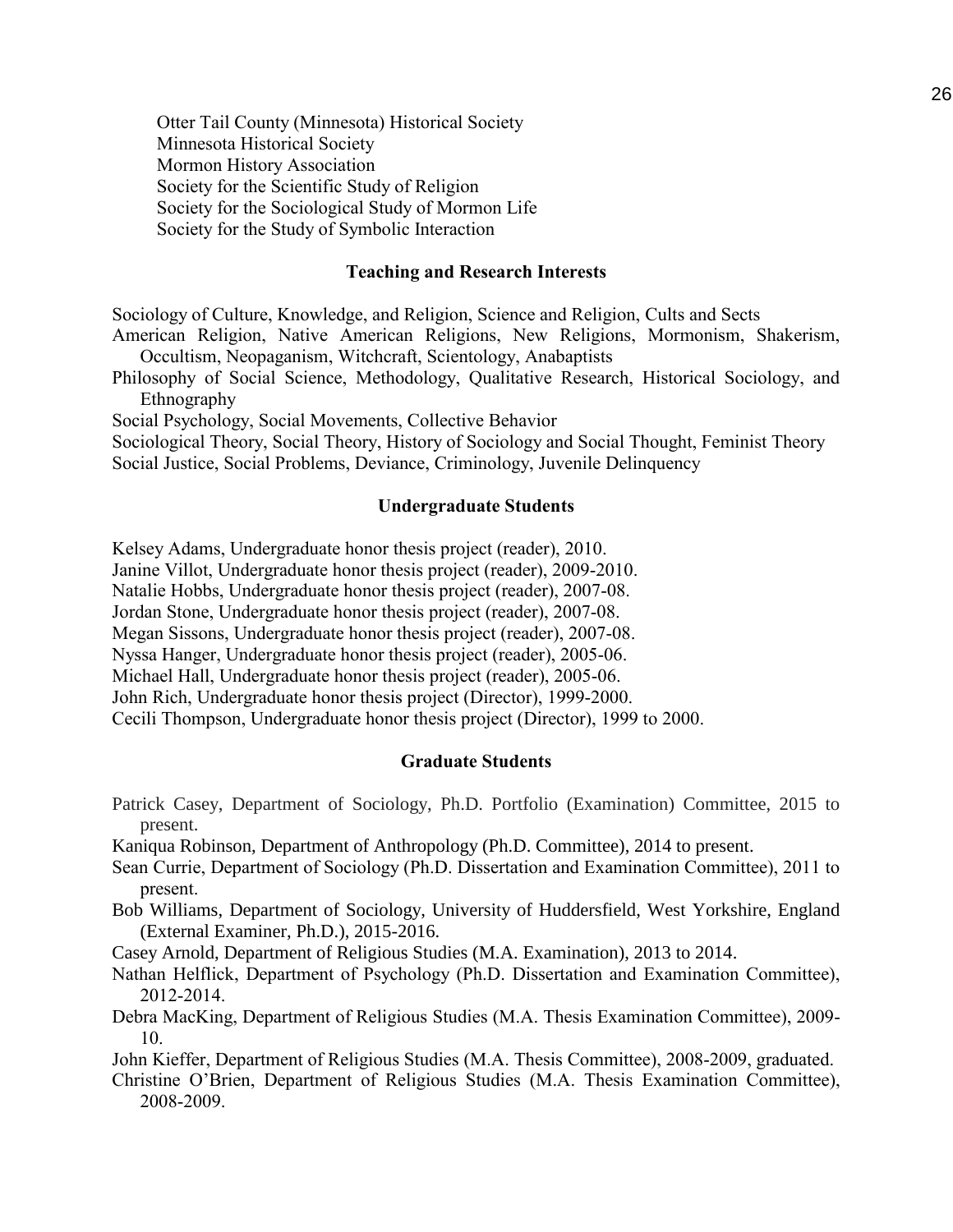Justin Jones, Department of Religious Studies (M.A. Thesis Committee), 2007 to present.

- Seth Walker, Department of Religious Studies, USF (M.A. Thesis Committee), 2008-09 (graduated).
- Sean Currie, Department of Sociology, USF (M.A. Thesis Committee), 2008-09 (graduated).
- Jamie Hayes, Department of Political Science, USF (M.A. Thesis Committee), 2007 to present.
- Elissa Wilds, Department of Communications, USF (M.A. Thesis Committee), 2006-8. Completed thesis, graduated.
- Tereas White-Jones, Department of Religious Studies (M.A. Thesis Director), 2006 to 2008 (graduated).
- Michael Riggs (Ph.D. dissertation committee—outside member), Religious Studies, University of Missouri, Kansas City. May 2006.
- Tera Griffin-Wade, Department of Religious Studies (M.A. Thesis Director), 2005-present.
- Margo Smith, Department of Religious Studies (M.A. Thesis Director), 1999 to present.
- Tara Angelique Migliore, Department of Religious Studies (M.A. Thesis Director), 2005 to 2008 (graduated).
- Helen Farley (Ph.D. thesis committee—outside reader), School of History, Philosophy, Religion and Classics, University of Queensland, Brisbane, Australia. August 2006.
- Michael Demeter, Department of Religious Studies (M.A. Thesis committee), graduated 2006.
- Michael Anderson, Department of Religious Studies (M.A. Thesis Director), 2004 to 2006 (dropped).
- Holly Muller, Department of Religious Studies (M.A. Thesis Director), 2001 to 2005 (dropped).
- Lonnie F. Griffin, III, Department of Sociology (M.A. Thesis Committee), graduated May 2004.
- Sharon Matlock, Department of Religious Studies (M.A. Thesis Committee), graduated May 2004.
- Thomas J. Krizek, M.D., Department of Religious Studies (M.A. Thesis Director), graduated May 2004.
- Frank Ferriri, Department of Religious Studies (M.A. Thesis Committee), graduated 2004.
- Michael Brown, Department of Religious Studies (M.A. Thesis Director), 2003 to 2004 (dropped student).
- Chris Martinez, Department of Religious Studies (M.A. Thesis Director), graduated December 2002.
- Mary C. Poole, Department of Religious Studies (M.A. Thesis Director), graduated May 2002.
- James E. Moreland, Department of Religious Studies (M.A. Thesis Director), graduated May 2001.
- Jason J. Collins, Department of Religious Studies (M.A. Thesis Director), graduated, May 2000.
- Jack T. Crepeau, Department of Religious Studies (M.A. Thesis Director), graduated August 1999.
- Scott Russell, Department of Religious Studies (M.A. Thesis Director), graduated December 1998.
- Farha Ternikar, Department of Religious Studies (M.A. Thesis Committee), graduated May 1998.
- Sara F. Goldkind, M.D., Department of Religious Studies (M.A. Thesis Director), graduated May 1998.
- Mary Porter, College of Education (doctoral dissertation committee), 1995 to 1997.
- Edythe Brooks, Department of Religious Studies (M.A. Thesis Director), graduated May 1996.
- Barbara Souders, Department of Religious Studies and Department of American Studies (M.A. Committee), graduated 1995.